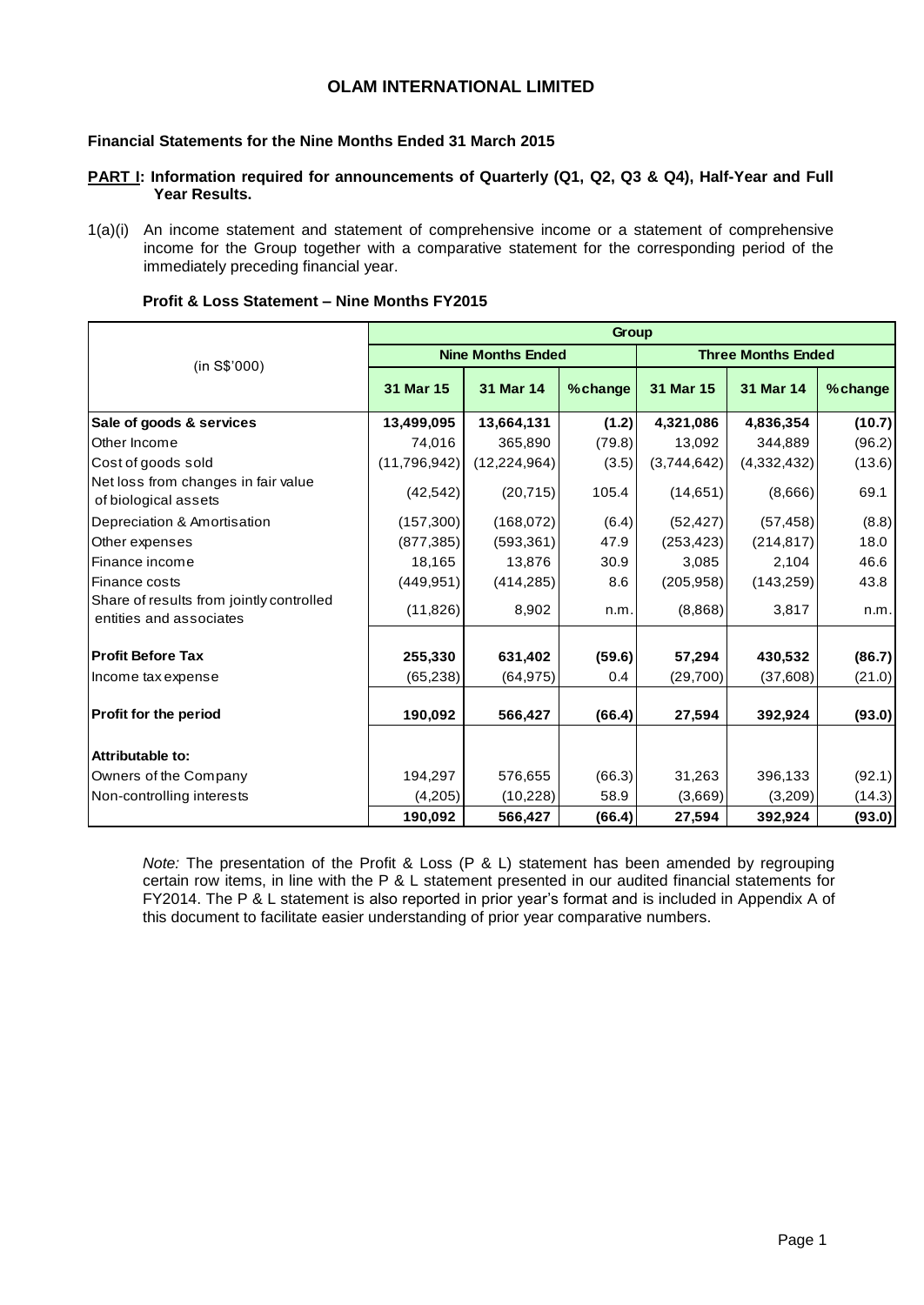1(a)(ii) A statement of comprehensive income for the ("Group") - Olam International Limited ("Company") and its subsidiaries together with a comparative statement for the corresponding period of the immediately preceding financial year.

## **Statement of Comprehensive Income – Nine Months FY2015**

|                                                  |                          | <b>Group</b> |                           |            |
|--------------------------------------------------|--------------------------|--------------|---------------------------|------------|
| (in S\$'000)                                     | <b>Nine Months Ended</b> |              | <b>Three Months Ended</b> |            |
|                                                  | 31 Mar 15                | 31 Mar 14    | 31 Mar 15                 | 31 Mar 14  |
| Profit for the period                            | 190,092                  | 566,427      | 27,594                    | 392,924    |
| <b>Other Comprehensive Income:</b>               |                          |              |                           |            |
| Net loss on fair value changes during the period | (136, 404)               | (142, 386)   | (52, 654)                 | (166, 633) |
| Recognised in the profit and loss account on     |                          |              |                           |            |
| occurrence of hedged transactions                | (13, 172)                | 27,235       | (4, 449)                  | 47,779     |
| Foreign currency translation adjustment          | (20, 295)                | (22, 252)    | (88,909)                  | 653        |
| Share of other comprehensive income of           |                          |              |                           |            |
| jointly controlled entities and associates       | (12, 839)                |              |                           |            |
| Other comprehensive income                       | (182, 710)               | (137, 403)   | (146.012)                 | (118, 201) |
| <b>Total Comprehensive Income</b>                | 7,382                    | 429,024      | (118, 418)                | 274,723    |
| Attributable to:                                 |                          |              |                           |            |
| Owners of the Company                            | 12,702                   | 435,399      | (111, 850)                | 280,278    |
| Non-controlling interests                        | (5,320)                  | (6,375)      | (6,568)                   | (5,555)    |
|                                                  | 7,382                    | 429,024      | (118, 418)                | 274,723    |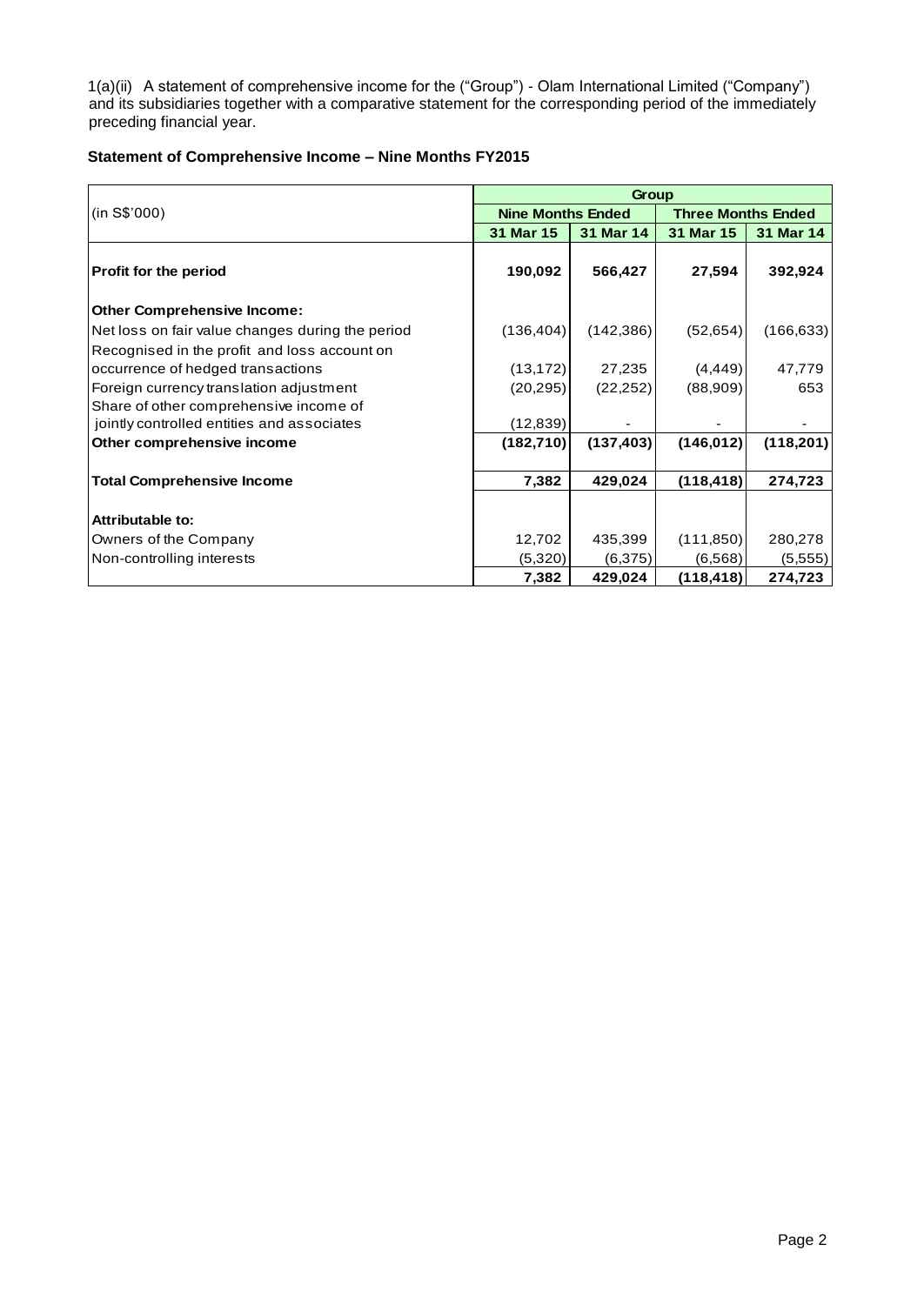1(b)(i) A statement of financial position (for the Issuer and Group), together with a comparative statement as at the end of the immediately preceding financial year.

| (in S\$'000)                                 | Group         |               | <b>Company</b> |             |
|----------------------------------------------|---------------|---------------|----------------|-------------|
|                                              | 31 Mar 15     | 30 Jun 14     | 31 Mar 15      | 30 Jun 14   |
| <b>Non-current assets</b>                    |               |               |                |             |
| Property, plant and equipment                | 2,917,913     | 3,143,886     | 3,038          | 1,788       |
| Intangible assets                            | 656,049       | 648,758       | 33,675         | 34,680      |
| <b>Biological assets</b>                     | 1,076,232     | 1,108,162     |                |             |
| Investment in subsidiary companies           |               |               | 3,336,278      | 2,555,084   |
| Interests in jointly controlled entities and |               |               |                |             |
| associates                                   | 827,059       | 835,393       | 688,666        | 684,254     |
| Long term investments                        | 333,878       | 407,685       | 321,660        | 393,976     |
| Deferred tax assets                          | 56,460        | 22,983        | 2,753          | 893         |
| Other non-current assets                     | 166,784       | 23,148        |                |             |
|                                              | 6,034,375     | 6,190,015     | 4,386,070      | 3,670,675   |
| <b>Current assets</b>                        |               |               |                |             |
| Amounts due from subsidiary companies        |               |               | 1,081,889      | 1,783,155   |
| Trade receivables                            | 1,517,432     | 1,613,223     | 640,248        | 650,185     |
| Margin accounts with brokers                 |               | 225,499       |                | 140,600     |
| Inventories                                  | 4,890,889     | 4,685,698     | 576,704        | 805,045     |
| Advance payments to suppliers                | 920,228       | 706,652       | 239,725        | 207,495     |
| Advance payments to subsidiary companies     |               |               | 2,332,591      | 2,055,652   |
| Cash and short-term fixed deposits           | 1,272,578     | 1,590,075     | 945,560        | 1,183,019   |
| Derivative financial instruments             | 921,711       | 554,617       | 583,535        | 290,986     |
| Other current assets                         | 682,782       | 740,814       | 126,227        | 129,546     |
|                                              | 10,205,620    | 10,116,578    | 6,526,479      | 7,245,683   |
| <b>Current liabilities</b>                   |               |               |                |             |
| Trade payables and accruals                  | (1,282,548)   | (1,587,626)   | (479, 285)     | (665, 288)  |
| Margin accounts with brokers                 | (142, 804)    |               | (164, 809)     |             |
| <b>Borrowings</b>                            | (2,725,001)   | (4,503,756)   | (992, 873)     | (2,976,945) |
| Derivative financial instruments             | (505, 660)    | (382, 163)    | (296, 739)     | (193, 811)  |
| Provision for taxation                       | (115, 801)    | (80, 213)     | (30, 357)      | (31, 104)   |
| Other current liabilities                    | (264, 498)    | (428, 322)    | (70, 482)      | (99, 702)   |
|                                              | (5,036,312)   | (6,982,080)   | (2,034,545)    | (3,966,850) |
|                                              |               |               |                |             |
| <b>Net current assets</b>                    | 5,169,308     | 3,134,498     | 4,491,934      | 3,278,833   |
| <b>Non-current liabilities</b>               |               |               |                |             |
| Deferred tax liabilities                     | (264, 610)    | (266, 035)    |                |             |
| <b>Borrowings</b>                            | (6, 552, 848) | (4,836,150)   | (5,229,739)    | (3,692,824) |
|                                              | (6,817,458)   | (5, 102, 185) | (5,229,739)    | (3,692,824) |
|                                              |               |               |                |             |
| <b>Net assets</b>                            | 4,386,225     | 4,222,328     | 3,648,265      | 3,256,684   |
|                                              |               |               |                |             |
|                                              |               |               |                |             |
| Equity attributable to owners of the Company |               |               |                |             |
| Share capital                                | 2,167,499     | 2,162,642     | 2,167,499      | 2,162,642   |
| Treasury shares                              | (96,081)      | (96,081)      | (96,081)       | (96,081)    |
| Capital securities                           | 233,410       | 237,379       | 233,410        | 237,379     |
| Reserves                                     | 1,848,823     | 1,896,246     | 1,343,437      | 952,744     |
|                                              | 4,153,651     | 4,200,186     | 3,648,265      | 3,256,684   |
| Non-controlling interests                    | 232,574       | 22,142        |                |             |
| <b>Total equity</b>                          | 4,386,225     | 4,222,328     | 3,648,265      | 3,256,684   |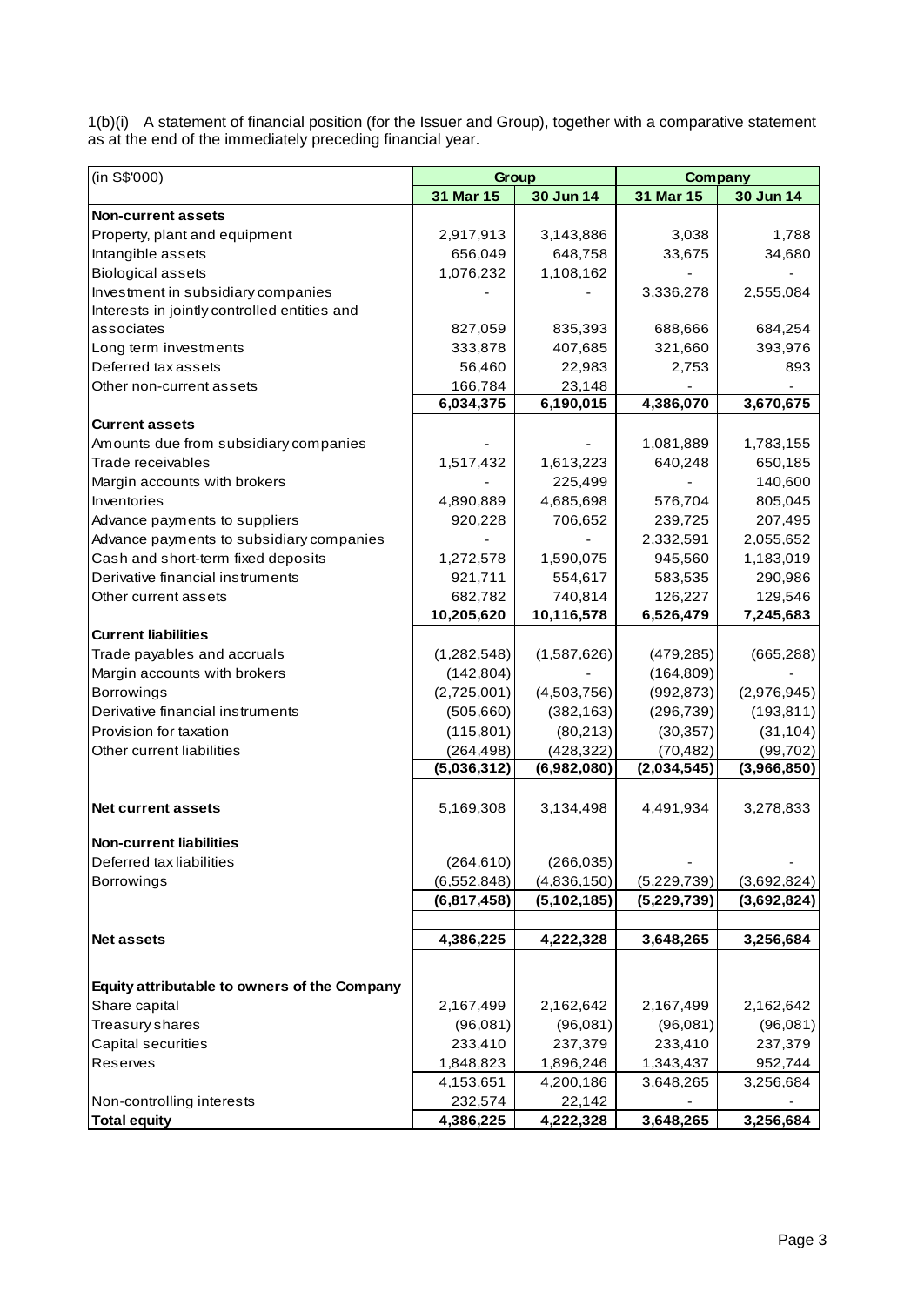1(b)(ii) Aggregate amount of Group's borrowings and debt securities.

## **Amounts repayable in one year or less or on demand**

|               | 31 Mar 15                |                  | 30 Jun 14      |                  |
|---------------|--------------------------|------------------|----------------|------------------|
|               | <b>Secured</b>           | <b>Unsecured</b> | <b>Secured</b> | <b>Unsecured</b> |
|               | (in S\$'000)             | (in S\$'000)     | (in S\$'000)   | (in S\$'000)     |
| Overdrafts    | $\overline{\phantom{a}}$ | 455,044          |                | 298,179          |
| Loans         | 27,821                   | 2,231,051        | 23,565         | 4, 167, 845      |
| Finance Lease | $\overline{\phantom{a}}$ | 3,777            |                | 5,722            |
| <b>Bonds</b>  | $\overline{\phantom{a}}$ | 7.308            |                | 8,445            |
| Total         | 27,821                   | 2,697,180        | 23,565         | 4,480,191        |

# **Amounts repayable after one year**

|                          | 31 Mar 15                |                  | 30 Jun 14                |                  |
|--------------------------|--------------------------|------------------|--------------------------|------------------|
|                          | <b>Secured</b>           | <b>Unsecured</b> | <b>Secured</b>           | <b>Unsecured</b> |
|                          | (in S\$'000)             | (in S\$'000)     | (in S\$'000)             | (in S\$'000)     |
| Medium / Long Term Loans | 98,166                   | 2,616,759        | 145,432                  | 1,164,092        |
| <b>Medium Term Notes</b> | $\overline{\phantom{a}}$ | 2,790,307        |                          | 1,699,547        |
| Bonds                    | $\overline{\phantom{a}}$ | 998,686          |                          | 1,774,590        |
| <b>Finance Lease</b>     | $\overline{\phantom{a}}$ | 48.930           | $\overline{\phantom{a}}$ | 52,489           |
| <b>Total</b>             | 98,166                   | 6,454,682        | 145,432                  | 4,690,718        |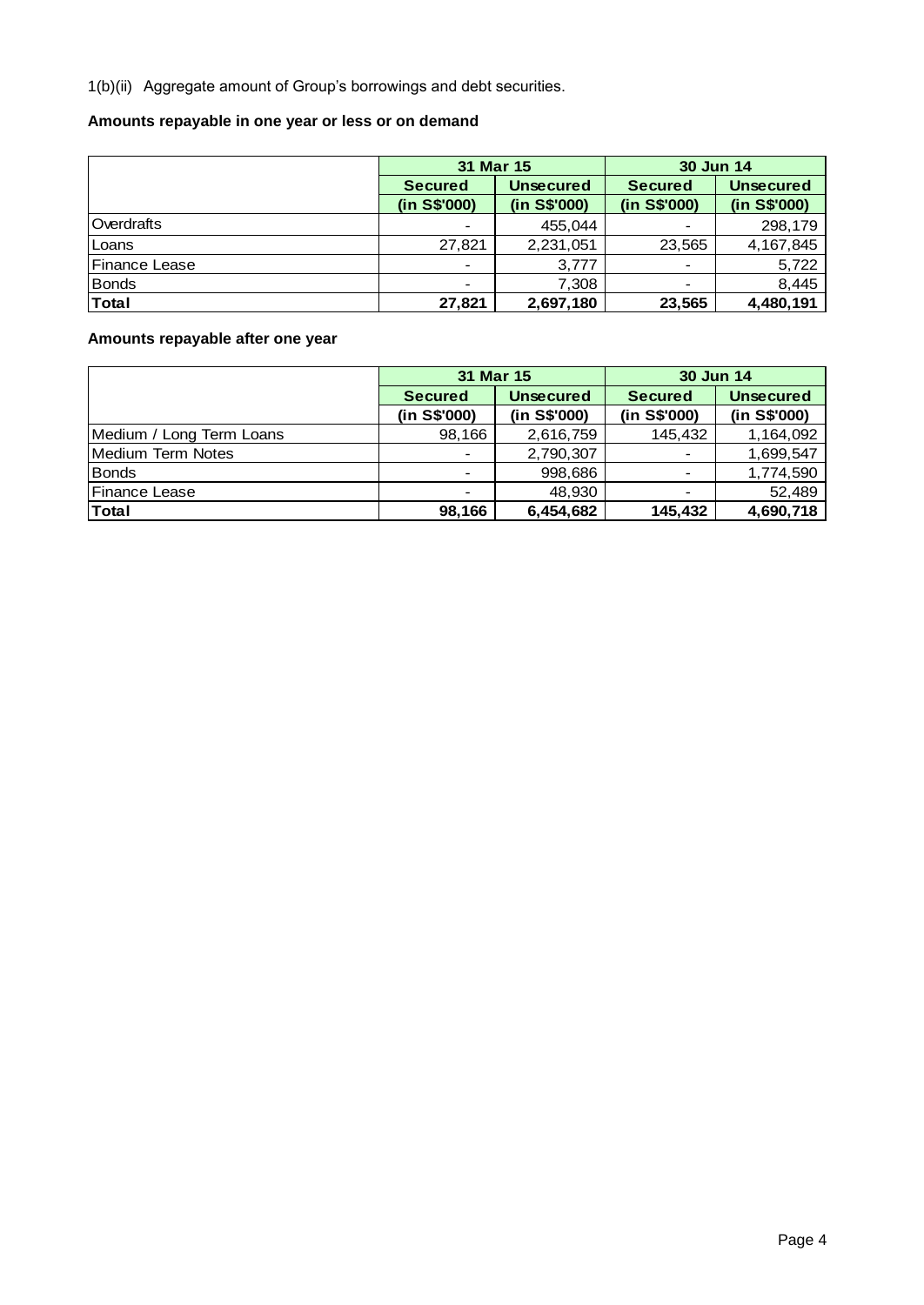#### 1(c) A statement of cash flows (for the Group), together with a comparative statement for the corresponding period of the immediately preceding financial year is as follows:

|                                                                                | Group                    |                         |                           |                         |  |  |  |
|--------------------------------------------------------------------------------|--------------------------|-------------------------|---------------------------|-------------------------|--|--|--|
| (in S\$'000)                                                                   | <b>Nine Months Ended</b> |                         | <b>Three Months Ended</b> |                         |  |  |  |
|                                                                                | 31 Mar 15                | 31 Mar 14               | 31 Mar 15                 | 31 Mar 14               |  |  |  |
| Cash flow from operating activities                                            |                          |                         |                           |                         |  |  |  |
| <b>Profit before taxation</b>                                                  | 255,330                  | 631,402                 | 57,294                    | 430,532                 |  |  |  |
| Adjustments for:                                                               |                          |                         |                           |                         |  |  |  |
| Allowance for doubtful debts                                                   | 12,105                   |                         |                           |                         |  |  |  |
| Amortisation of intangible assets and depreciation of property, plant          |                          |                         |                           |                         |  |  |  |
| and equipment                                                                  | 157,300                  | 168,072                 | 52,427                    | 57,458                  |  |  |  |
| Cost of share-based payment                                                    | 569                      | 7,528                   | 97                        | 2,348                   |  |  |  |
| Fair value of biological assets                                                | 42,542                   | 20,715                  | 14,651                    | 8,666                   |  |  |  |
| Gain on disposal of property, plant and equipment and intangible assets        | (30, 783)                | (104, 971)              | 137                       | (100, 636)              |  |  |  |
| Fixed assets written off                                                       | 1,622                    |                         | 30                        |                         |  |  |  |
| Impairment of investment in associate                                          |                          | 25,926                  |                           | 25,926                  |  |  |  |
| Impairment of goodwill and intangible assets                                   | 2,664                    | 743                     | 53                        | 743                     |  |  |  |
| Interest income                                                                | (18, 165)                | (13, 876)               | (3,085)                   | (2, 104)                |  |  |  |
| Interest expense                                                               | 449,951                  | 414,285                 | 205,958                   | 143,259                 |  |  |  |
| Inventories written down                                                       | 9,158                    |                         |                           |                         |  |  |  |
| Net measurement of derivative instruments                                      | 15,021                   | 6,559                   | 17,599                    | 2,845                   |  |  |  |
| Gain on remeasurement of investments to fair value upon ceasing equity         |                          |                         |                           |                         |  |  |  |
| accounting                                                                     |                          | (271, 022)              |                           | (271, 022)              |  |  |  |
| Share of results from jointly controlled entities and associates               | 11,826                   | (8,902)                 | 8,868                     | (3,817)                 |  |  |  |
| Loss on bond buy back                                                          | 18,060                   | (957)                   | 18,060                    | (957)                   |  |  |  |
| Operating cash flow before reinvestment in working capital                     | 927,200                  | 875,502                 | 372,089                   | 293,241                 |  |  |  |
| (Increase)/decrease in inventories                                             | (3,374)                  | (723, 380)              | 165,986                   | (466, 726)              |  |  |  |
| (Increase)/decrease in receivables and other current assets                    | (120, 381)               | 273,426                 | (191, 346)                | (11,636)                |  |  |  |
| (Increase)/decrease in advance payments to suppliers                           | (202, 582)               | 50,863                  | (245, 766)                | 46,017                  |  |  |  |
| Decrease/(increase) in margin account with brokers                             | 353,860                  | (412, 518)              | 210,876                   | (273, 840)              |  |  |  |
| Decrease in payables and other current liabilities                             | (586, 870)               | (564, 911)              | (102, 491)                | (95, 427)               |  |  |  |
| Cash flow generated from/(used in) operations                                  | 367,853                  | (501, 018)              | 209,348                   | (508, 371)              |  |  |  |
| Interest income received                                                       | 18,165                   | 13,876                  | 3,085                     | 2,104                   |  |  |  |
| Interest expense paid                                                          | (382, 638)               | (417, 024)              | (180, 652)                | (153, 965)              |  |  |  |
| <b>Taxpaid</b><br>Net cash flow (used in)/ generated from operating activities | (49, 261)<br>(45, 881)   | (38, 100)<br>(942, 266) | (10, 151)<br>21,630       | (10, 862)<br>(671, 094) |  |  |  |
|                                                                                |                          |                         |                           |                         |  |  |  |
| <b>Cash flow from investing activities</b>                                     |                          |                         |                           |                         |  |  |  |
| Proceeds from disposal of property, plant and equipment                        | 99,967                   | 308,956                 | 3,467                     | 272,559                 |  |  |  |
| Purchase of property, plant and equipment                                      | (267, 955)               | (492, 746)              | (71, 859)                 | (171, 942)              |  |  |  |
| Purchase of intangible assets                                                  | (4,657)                  | (12, 397)               | (3,802)                   | (8,068)                 |  |  |  |
| Acquisition of subsidiaries, net of cash acquired                              | (225, 850)               |                         | (225, 850)                |                         |  |  |  |
| Net proceeds from jointly controlled entities and associates                   | 32,995                   | 3,122                   |                           | 1,912                   |  |  |  |
| Proceeds on disposal of intangible                                             | 11                       |                         | 11                        |                         |  |  |  |
| Capital injection from non-controlling interest                                | 23,681                   | 25,080                  |                           |                         |  |  |  |
| Proceeds from partial divestment of subsidiary                                 | 219,040                  |                         | 219,040                   |                         |  |  |  |
| Net cash flow (used in)/ generated from investing activities                   | (122, 768)               | (167, 985)              | (78, 993)                 | 94,461                  |  |  |  |
|                                                                                |                          |                         |                           |                         |  |  |  |
| <b>Cash flow from financing activities</b>                                     |                          |                         |                           |                         |  |  |  |
| Dividends paid on ordinary shares by the Company                               | (186, 279)               | (95, 551)               |                           |                         |  |  |  |
| Proceeds from borrowings, net                                                  | 902,293                  | 633,826                 | 471,107                   | 304,725                 |  |  |  |
| Proceeds from issuance of shares on exercise of share options                  | 4,857                    |                         |                           |                         |  |  |  |
| Payment of capital securities distribution                                     | (16, 506)                | (19,002)                | (8, 186)                  | (9,298)                 |  |  |  |
| Payment for bond buy back                                                      | (1,060,226)              | (36,211)                | (1,060,226)               | (36,211)                |  |  |  |
| Net cash flow provided by financing activities                                 | (355, 861)               | 483,062                 | (597, 305)                | 259,216                 |  |  |  |
| Net effect of exchange rate changes on cash and cash equivalents               | 66,382                   | (10, 898)               | 3,629                     | 1,668                   |  |  |  |
| Net decrease in cash and cash equivalents                                      | (458, 128)               | (638, 087)              | (651, 039)                | (315, 749)              |  |  |  |
| Cash and cash equivalents at the beginning of the period                       | 1,248,272                | 1,285,532               | 1,441,183                 | 963,194                 |  |  |  |
| Cash and cash equivalents* at the end of the period                            | 790,144                  | 647,445                 | 790,144                   | 647,445                 |  |  |  |

\*Cash and cash equivalents include cash and bank balances, fixed deposits less overdrafts and deposits committed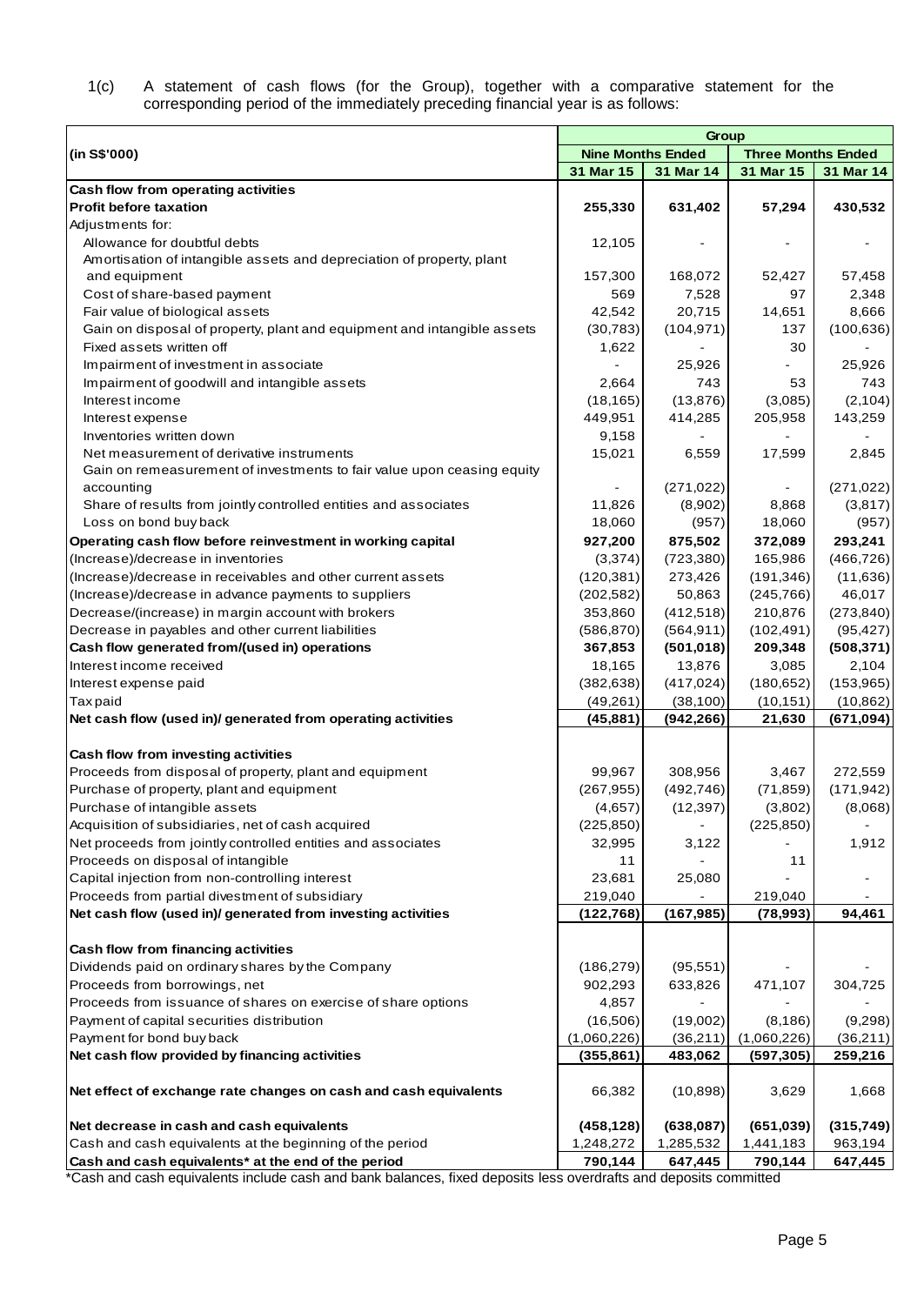1(d)(i) A statement (for the Issuer and Group) showing either (i) all changes in equity, or (ii) changes in equity other than those arising from capitalisation issues and distributions to shareholders, together with a comparative statement for the corresponding period of the immediately preceding financial year.

|                                                     |                          |               |                          |                 | Foreign                  |                 |                          |                          |                 |              | Non-               |               |
|-----------------------------------------------------|--------------------------|---------------|--------------------------|-----------------|--------------------------|-----------------|--------------------------|--------------------------|-----------------|--------------|--------------------|---------------|
| 9 months                                            | <b>Share</b>             | Treasury      | Capital                  | Capital         | Currency                 | Fair Value      | Share-based              | Revenue                  | <b>Total</b>    | <b>Total</b> | <b>Controlling</b> | <b>Total</b>  |
| Group                                               | Capital                  | <b>Shares</b> | <b>Securities</b>        | <b>Reserves</b> | <b>Translation</b>       | Adjustment      | Compensation             | <b>Reserves</b>          | <b>Reserves</b> |              | <b>Interests</b>   | <b>Equity</b> |
|                                                     |                          |               |                          |                 | <b>Reserves</b>          | <b>Reserves</b> | <b>Reserves</b>          |                          |                 |              |                    |               |
|                                                     | \$'000                   | \$'000        | \$'000                   | \$'000          | \$'000                   | \$'000          | \$'000                   | \$'000                   | \$'000          | \$'000       | \$'000             | \$'000        |
| At 31 March 2015:                                   |                          |               |                          |                 |                          |                 |                          |                          |                 |              |                    |               |
| At 1 July 2014                                      | 2,162,642                | (96,081)      | 237,379                  | 142,525         | (450, 138)               | (60, 204)       | 99,846                   | 2,164,217                | 1,896,246       | 4,200,186    | 22,142             | 4,222,328     |
| Profit for the period                               |                          |               |                          |                 |                          |                 |                          | 194,297                  | 194,297         | 194,297      | (4,205)            | 190,092       |
| Other comprehensive income                          |                          |               |                          |                 |                          |                 |                          |                          |                 |              |                    |               |
| Net loss on fair value changes during the financial |                          |               |                          |                 |                          |                 |                          |                          |                 |              |                    |               |
| period                                              |                          |               |                          |                 | $\overline{\phantom{a}}$ | (136, 404)      |                          | $\blacksquare$           | (136, 404)      | (136, 404)   |                    | (136, 404)    |
| Recognised in the profit and loss account on        |                          |               |                          |                 |                          |                 |                          |                          |                 |              |                    |               |
| occurrence of hedged transactions                   |                          |               |                          |                 |                          | (13, 172)       |                          | $\overline{\phantom{a}}$ | (13, 172)       | (13, 172)    |                    | (13, 172)     |
| Foreign currency translation adjustment             |                          |               |                          |                 | (19, 180)                |                 |                          | $\overline{\phantom{a}}$ | (19, 180)       | (19, 180)    | (1, 115)           | (20, 295)     |
| Share of other comprehensive income of              |                          |               |                          |                 |                          |                 |                          |                          |                 |              |                    |               |
| jointly controlled entities and associates          |                          |               |                          |                 | (12, 839)                | $\overline{a}$  |                          | $\overline{\phantom{a}}$ | (12, 839)       | (12, 839)    |                    | (12, 839)     |
| Other comprehensive income for the                  |                          |               |                          |                 |                          |                 |                          |                          |                 |              |                    |               |
| financial period, net of tax                        | $\blacksquare$           |               | $\blacksquare$           | $\sim$          | (32,019)                 | (149, 576)      | $\blacksquare$           | $\sim$                   | (181, 595)      | (181, 595)   | (1, 115)           | (182, 710)    |
| Total comprehensive income for the period           |                          |               |                          |                 | (32,019)                 | (149, 576)      |                          | 194,297                  | 12,702          | 12,702       | (5, 320)           | 7,382         |
| Contributions by and distributions to owners        |                          |               |                          |                 |                          |                 |                          |                          |                 |              |                    |               |
| Issue of shares on exercise of share option         | 4,857                    |               |                          |                 | $\overline{\phantom{a}}$ |                 |                          |                          |                 | 4,857        |                    | 4,857         |
| Share-based expense                                 |                          |               |                          |                 |                          |                 | 569                      |                          | 569             | 569          |                    | 569           |
| Dividends on ordinary shares                        |                          |               |                          |                 |                          |                 |                          | (186, 279)               | (186, 279)      | (186, 279)   |                    | (186, 279)    |
| Accrued capital securities distribution             |                          |               | 12,537                   |                 |                          |                 |                          | (12, 537)                | (12, 537)       |              |                    |               |
| Payment of capital securities distribution          |                          | $\sim$        | (16, 506)                |                 | $\overline{\phantom{a}}$ | $\blacksquare$  | $\overline{\phantom{a}}$ | $\overline{\phantom{a}}$ |                 | (16, 506)    |                    | (16, 506)     |
| Total contributions by and distributions to         |                          |               |                          |                 |                          |                 |                          |                          |                 |              |                    |               |
| owners                                              | 4,857                    |               | (3,969)                  |                 | $\overline{a}$           | $\blacksquare$  | 569                      | (198, 816)               | (198, 247)      | (197, 359)   |                    | (197, 359)    |
|                                                     |                          |               |                          |                 |                          |                 |                          |                          |                 |              |                    |               |
| Changes in ownership interests in                   |                          |               |                          |                 |                          |                 |                          |                          |                 |              |                    |               |
| subsidiaries                                        |                          |               |                          |                 |                          |                 |                          |                          |                 |              |                    |               |
| Capital injection from non-controlling interest     |                          |               |                          | 31,913          |                          |                 |                          |                          | 31,913          | 31,913       | 102,904            | 134,817       |
| Partial divestment of subsidiary                    | $\overline{\phantom{a}}$ |               | $\overline{\phantom{a}}$ | 106,209         | $\blacksquare$           | $\overline{a}$  | $\blacksquare$           | $\blacksquare$           | 106,209         | 106,209      | 112,848            | 219,057       |
| Total changes in ownership interests in             |                          |               |                          |                 |                          |                 |                          |                          |                 |              |                    |               |
| subsidiaries                                        | ۰                        | ۰.            | ۰                        | 138,122         | $\blacksquare$           | $\sim$          | $\blacksquare$           | $\sim$                   | 138,122         | 138,122      | 215,752            | 353,874       |
| Total transactions with owners in their             |                          |               |                          |                 |                          |                 |                          |                          |                 |              |                    |               |
| capacity as owners                                  | 4,857                    |               | (3,969)                  | 138,122         |                          |                 | 569                      | (198, 816)               | (60, 125)       | (59, 237)    | 215,752            | 156,515       |
| At 31 March 2015                                    | 2,167,499                | (96,081)      | 233,410                  | 280,647         | (482, 157)               | (209, 780)      | 100,415                  | 2,159,698                | 1,848,823       | 4,153,651    | 232,574            | 4,386,225     |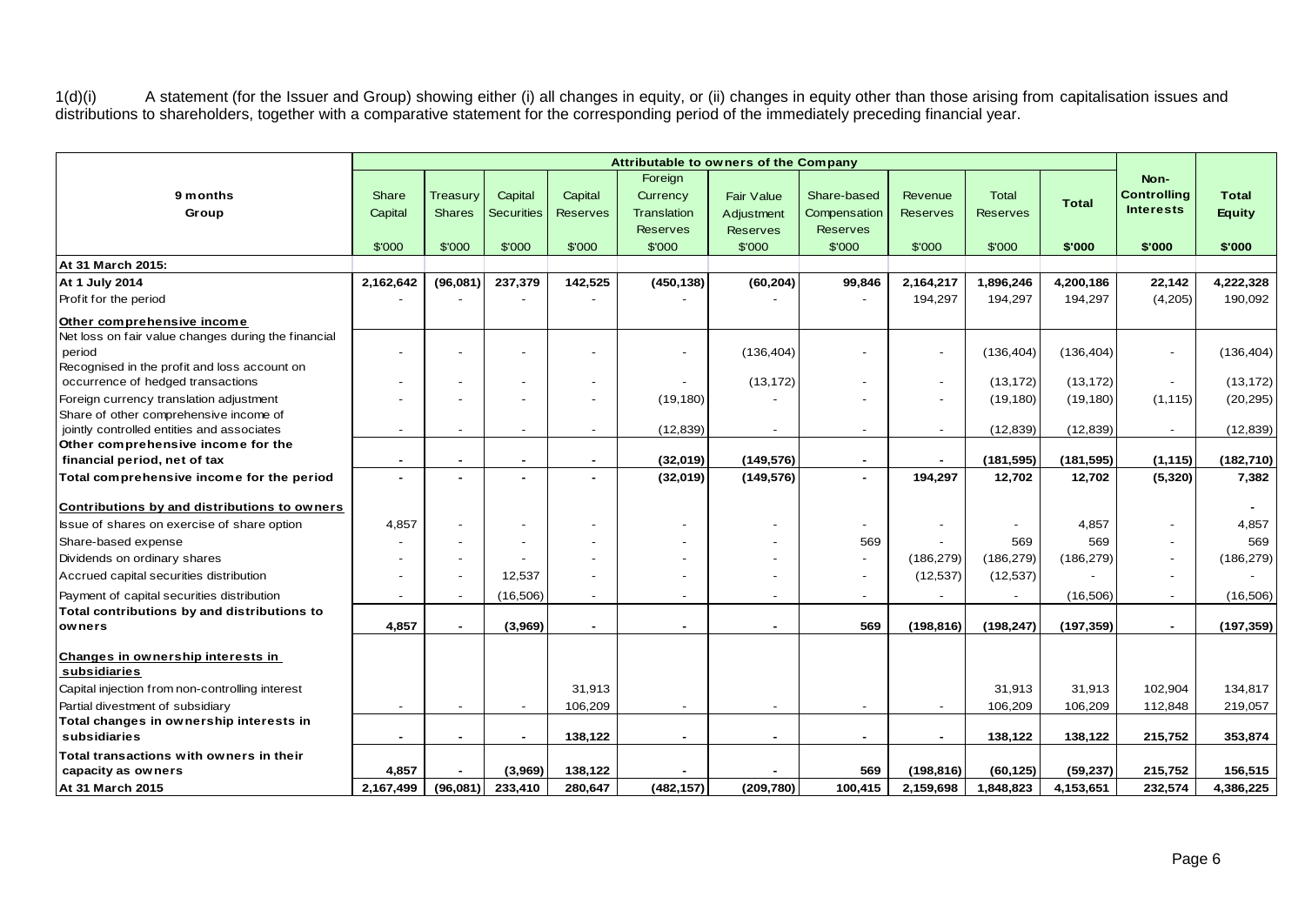|                                                                                    |           |                |                   |         | Attributable to owners of the Company |                          |                 |                          |                 |              |                    |               |
|------------------------------------------------------------------------------------|-----------|----------------|-------------------|---------|---------------------------------------|--------------------------|-----------------|--------------------------|-----------------|--------------|--------------------|---------------|
|                                                                                    |           |                |                   |         | Foreign                               |                          |                 |                          |                 |              | Non-               |               |
| 9 months                                                                           | Share     | Treasury       | Capital           | Capital | Currency                              | <b>Fair Value</b>        | Share-based     | Revenue                  | Total           | <b>Total</b> | <b>Controlling</b> | <b>Total</b>  |
| Group                                                                              | Capital   | <b>Shares</b>  | <b>Securities</b> | Reserve | <b>Translation</b>                    | Adjustment               | Compensation    | <b>Reserves</b>          | <b>Reserves</b> |              | <b>Interests</b>   | <b>Equity</b> |
|                                                                                    |           |                |                   |         | <b>Reserves</b>                       | <b>Reserves</b>          | <b>Reserves</b> |                          |                 |              |                    |               |
|                                                                                    | \$'000    | \$'000         | \$'000            |         | \$'000                                | \$'000                   | \$'000          | \$'000                   | \$'000          | \$'000       | \$'000             | \$'000        |
| At 31 March 2014:                                                                  |           |                |                   |         |                                       |                          |                 |                          |                 |              |                    |               |
| At 1 July 2013                                                                     | 2,077,038 | (96,081)       | 276,939           | 122,335 | (378, 533)                            | (73, 174)                | 90,311          | 1,673,024                | 1,433,963       | 3,691,859    | 131,868            | 3,823,727     |
| Profit for the period                                                              |           |                |                   |         |                                       |                          |                 | 576,655                  | 576,655         | 576,655      | (10, 228)          | 566,427       |
| Other comprehensive income                                                         |           |                |                   |         |                                       |                          |                 |                          |                 |              |                    |               |
| Net gain on fair value changes during the financial                                |           |                |                   |         |                                       |                          |                 |                          |                 |              |                    |               |
| period                                                                             |           |                |                   |         | $\blacksquare$                        | (142, 386)               |                 | $\blacksquare$           | (142, 386)      | (142, 386)   | $\blacksquare$     | (142, 386)    |
| Recognised in the profit and loss account on                                       |           |                |                   |         |                                       |                          |                 |                          |                 |              |                    |               |
| occurrence of hedged transactions                                                  |           |                |                   |         |                                       | 27,235                   |                 | $\blacksquare$           | 27,235          | 27,235       |                    | 27,235        |
| Foreign currency translation adjustment                                            |           |                |                   |         | (26, 105)                             |                          |                 | $\blacksquare$           | (26, 105)       | (26, 105)    | 3,853              | (22, 252)     |
| Other comprehensive income for the                                                 |           |                |                   |         |                                       |                          |                 |                          |                 |              |                    |               |
| financial period, net of tax                                                       |           |                | $\blacksquare$    |         | (26, 105)                             | (115, 151)               | $\blacksquare$  |                          | (141, 256)      | (141, 256)   | 3,853              | (137, 403)    |
| Total comprehensive income for the period                                          |           |                |                   |         | (26, 105)                             | (115, 151)               |                 | 576,655                  | 435,399         | 435,399      | (6, 375)           | 429,024       |
| Contributions by and distributions to owners                                       |           |                |                   |         |                                       |                          |                 |                          |                 |              |                    |               |
| Buy back of capital securities                                                     |           |                | (38, 552)         | 2,341   |                                       |                          |                 | $\overline{\phantom{a}}$ | 2,341           | (36, 211)    | $\sim$             | (36, 211)     |
| Share-based expense                                                                |           |                |                   |         |                                       |                          | 7,528           |                          | 7,528           | 7,528        | $\blacksquare$     | 7,528         |
| Dividends on ordinary shares                                                       |           |                |                   |         |                                       |                          |                 | (95, 551)                | (95, 551)       | (95, 551)    | $\sim$             | (95, 551)     |
| Accrued capital securities distribution                                            |           |                | 13,879            |         |                                       |                          |                 | (13, 879)                | (13, 879)       |              | $\sim$             |               |
| Payment of capital securities distribution                                         |           | $\sim$         | (19,002)          | ٠       |                                       | $\overline{\phantom{a}}$ |                 | $\overline{\phantom{a}}$ |                 | (19,002)     |                    | (19,002)      |
| Total contributions by and distributions to                                        |           |                |                   |         |                                       |                          |                 |                          |                 |              |                    |               |
| owners                                                                             |           | $\blacksquare$ | (43, 675)         | 2,341   | $\overline{\phantom{0}}$              | $\blacksquare$           | 7,528           | (109, 430)               | (99, 561)       | (143, 236)   | $\blacksquare$     | (143, 236)    |
| Changes in ownership interests in                                                  |           |                |                   |         |                                       |                          |                 |                          |                 |              |                    |               |
| subsidiaries that do not result in a loss of                                       |           |                |                   |         |                                       |                          |                 |                          |                 |              |                    |               |
| control                                                                            |           |                |                   |         |                                       |                          |                 |                          |                 |              |                    |               |
| Sale of minority interest in subsidiary<br>Total changes in ownership interests in |           |                | $\blacksquare$    | 14,201  | $\blacksquare$                        | $\blacksquare$           | $\blacksquare$  | $\blacksquare$           | 14,201          | 14,201       | 10,879             | 25,080        |
| subsidiaries                                                                       |           |                |                   | 14,201  | $\blacksquare$                        | $\blacksquare$           |                 | $\blacksquare$           | 14,201          | 14,201       | 10,879             | 25,080        |
| $\sf I$ Total transactions with owners in their                                    |           |                |                   |         |                                       |                          |                 |                          |                 |              |                    |               |
| capacity as owners                                                                 |           |                | (43, 675)         | 16,542  |                                       |                          | 7,528           | (109, 430)               | (85, 360)       | (129, 035)   | 10,879             | (118, 156)    |
| At 31 March 2014                                                                   | 2,077,038 | (96,081)       | 233,264           | 138,877 | (404, 638)                            | (188, 325)               | 97,839          | 2,140,249                | 1,784,002       | 3,998,223    | 136,372            | 4,134,595     |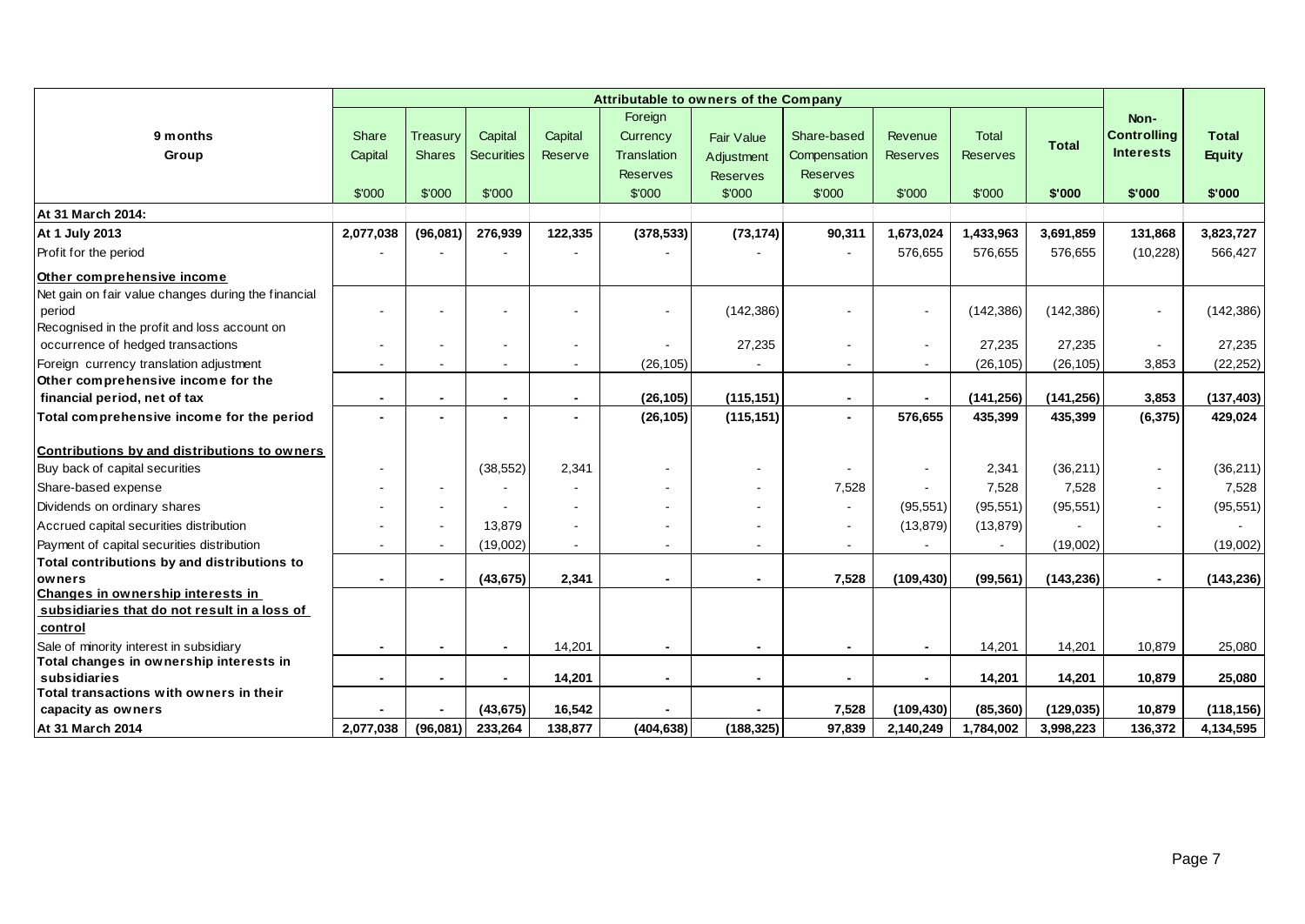|                                                     |                |                          |                   |                 | <b>Attributable to owners of the Company</b> |                   |                 |                 |                 |               |
|-----------------------------------------------------|----------------|--------------------------|-------------------|-----------------|----------------------------------------------|-------------------|-----------------|-----------------|-----------------|---------------|
|                                                     |                |                          |                   |                 | Foreign                                      |                   |                 |                 |                 |               |
| 9 months                                            | Share          | <b>Treasury</b>          | Capital           | Capital         | Currency                                     | <b>Fair Value</b> | Share-based     | Revenue         | <b>Total</b>    | <b>Total</b>  |
| Company                                             | Capital        | <b>Shares</b>            | <b>Securities</b> | <b>Reserves</b> | <b>Translation</b>                           | Adjustment        | Compensation    | <b>Reserves</b> | <b>Reserves</b> | <b>Equity</b> |
|                                                     |                |                          |                   |                 | <b>Reserves</b>                              | <b>Reserves</b>   | <b>Reserves</b> |                 |                 |               |
|                                                     | \$'000         | \$'000                   | \$'000            | \$'000          | \$'000                                       | \$'000            | \$'000          | \$'000          | \$'000          | \$'000        |
| At 31 March 2015:                                   |                |                          |                   |                 |                                              |                   |                 |                 |                 |               |
| <b>At 1 July 2014</b>                               | 2,162,642      | (96,081)                 | 237,379           | 140,486         | (266, 611)                                   | (67, 116)         | 99,846          | 1,046,139       | 952,744         | 3,256,684     |
| Profit for the period                               |                |                          |                   |                 |                                              |                   |                 | 410,222         | 410,222         | 410,222       |
| Other comprehensive income                          |                |                          |                   |                 |                                              |                   |                 |                 |                 |               |
| Net loss on fair value changes during the financial |                |                          |                   |                 |                                              |                   |                 |                 |                 |               |
| period                                              |                |                          |                   |                 |                                              | (136, 404)        |                 |                 | (136, 404)      | (136, 404)    |
| Recognised in the profit and loss account on        |                |                          |                   |                 |                                              |                   |                 |                 |                 |               |
| occurrence of hedged transactions                   |                |                          |                   |                 |                                              | (13, 172)         |                 | $\blacksquare$  | (13, 172)       | (13, 172)     |
| Foreign currency translation adjustment             |                |                          |                   |                 | 328,294                                      |                   |                 |                 | 328,294         | 328,294       |
| Other comprehensive income for the                  |                |                          |                   |                 |                                              |                   |                 |                 |                 |               |
| financial period, net of tax                        | $\blacksquare$ |                          | $\blacksquare$    | $\blacksquare$  | 328,294                                      | (149, 576)        | $\blacksquare$  |                 | 178,718         | 178,718       |
| Total comprehensive income for the period           | $\blacksquare$ |                          |                   |                 | 328,294                                      | (149, 576)        |                 | 410,222         | 588,940         | 588,940       |
| Contributions by and distributions to owners        |                |                          |                   |                 |                                              |                   |                 |                 |                 |               |
| Issue of shares on exercise of share option         | 4,857          |                          |                   |                 |                                              |                   |                 |                 |                 | 4,857         |
| Share-based expense                                 |                |                          |                   |                 |                                              |                   | 569             |                 | 569             | 569           |
| Dividends on ordinary shares                        |                |                          |                   |                 |                                              |                   | Ξ.              | (186, 279)      | (186, 279)      | (186, 279)    |
| Accrued capital securities distribution             |                | $\overline{\phantom{a}}$ | 12.537            |                 |                                              |                   |                 | (12, 537)       | (12, 537)       |               |
| Payment of capital securities distribution          |                |                          | (16, 506)         | ۰               |                                              |                   |                 |                 |                 | (16, 506)     |
| Total contributions by and distributions to         |                |                          |                   |                 |                                              |                   |                 |                 |                 |               |
| owners                                              | 4,857          | $\blacksquare$           | (3,969)           | $\blacksquare$  | $\blacksquare$                               | $\blacksquare$    | 569             | (198, 816)      | (198, 247)      | (197, 359)    |
| Total transactions with owners in their             |                |                          |                   |                 |                                              |                   |                 |                 |                 |               |
| capacity as owners                                  | 4,857          |                          | (3,969)           |                 |                                              |                   | 569             | (198, 816)      | (198, 247)      | (197, 359)    |
| At 31 March 2015                                    | 2,167,499      | (96,081)                 | 233,410           | 140,486         | 61,683                                       | (216, 692)        | 100,415         | 1,257,545       | 1,343,437       | 3,648,265     |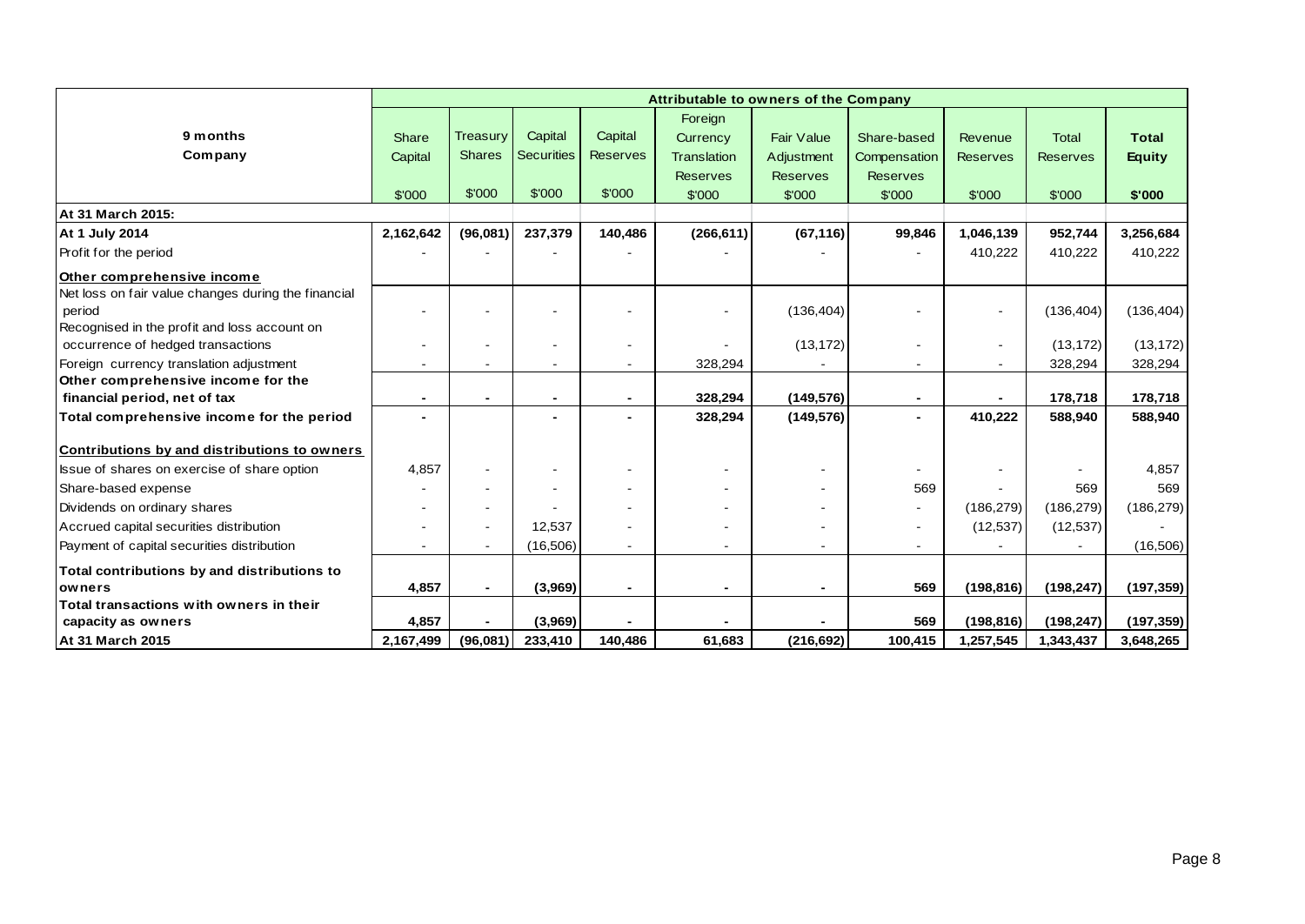|                                                     |                |                          |                   |                 | Attributable to owners of the Company |                   |                 |                 |                 |               |
|-----------------------------------------------------|----------------|--------------------------|-------------------|-----------------|---------------------------------------|-------------------|-----------------|-----------------|-----------------|---------------|
|                                                     |                |                          |                   |                 | Foreign                               |                   |                 |                 |                 |               |
| 9 months                                            | Share          | Treasury                 | Capital           | Capital         | Currency                              | <b>Fair Value</b> | Share-based     | Revenue         | <b>Total</b>    | <b>Total</b>  |
| Company                                             | Capital        | <b>Shares</b>            | <b>Securities</b> | <b>Reserves</b> | <b>Translation</b>                    | Adjustment        | Compensation    | <b>Reserves</b> | <b>Reserves</b> | <b>Equity</b> |
|                                                     |                |                          |                   |                 | <b>Reserves</b>                       | <b>Reserves</b>   | <b>Reserves</b> |                 |                 |               |
|                                                     | \$'000         | \$'000                   | \$'000            | \$'000          | \$'000                                | \$'000            | \$'000          | \$'000          | \$'000          | \$'000        |
| At 31 March 2014:                                   |                |                          |                   |                 |                                       |                   |                 |                 |                 |               |
| At 1 July 2013                                      | 2,077,038      | (96,081)                 | 276,939           | 138,145         | (214, 795)                            | (74, 818)         | 90,311          | 652,100         | 590,943         | 2,848,839     |
| Profit for the period                               |                |                          |                   |                 |                                       |                   |                 | 368,737         | 368,737         | 368,737       |
| Other comprehensive income                          |                |                          |                   |                 |                                       |                   |                 |                 |                 |               |
| Net loss on fair value changes during the financial |                |                          |                   |                 |                                       |                   |                 |                 |                 |               |
| period                                              |                |                          |                   |                 |                                       | (169, 980)        |                 |                 | (169,980)       | (169,980)     |
| Recognised in the profit and loss account on        |                |                          |                   |                 |                                       |                   |                 |                 |                 |               |
| occurrence of hedged transactions                   |                |                          |                   |                 |                                       | 41,910            |                 | $\sim$          | 41,910          | 41,910        |
| Foreign currency translation adjustment             |                |                          |                   |                 | (21, 163)                             |                   |                 |                 | (21, 163)       | (21, 163)     |
| Other comprehensive income for the                  |                |                          |                   |                 |                                       |                   |                 |                 |                 |               |
| financial period, net of tax                        |                |                          |                   |                 | (21, 163)                             | (128,070)         |                 |                 | (149, 233)      | (149, 233)    |
| Total comprehensive income for the period           | $\blacksquare$ |                          |                   | -               | (21, 163)                             | (128,070)         |                 | 368,737         | 219,504         | 219,504       |
| Contributions by and distributions to owners        |                |                          |                   |                 |                                       |                   |                 |                 |                 |               |
| Buy back of capital securities                      |                | $\overline{\phantom{a}}$ | (38, 552)         | 2,341           |                                       |                   |                 |                 | 2,341           | (36,211)      |
| Share-based expense                                 |                |                          |                   |                 |                                       |                   | 7,528           |                 | 7,528           | 7,528         |
| Dividends on ordinary shares                        |                |                          |                   |                 |                                       |                   |                 | (95, 551)       | (95, 551)       | (95, 551)     |
| Accrued capital securities distribution             |                |                          | 13,879            |                 |                                       |                   |                 | (13, 879)       | (13, 879)       |               |
| Payment of capital securities distribution          |                |                          | (19,002)          | $\blacksquare$  |                                       |                   |                 |                 |                 | (19,002)      |
| Total contributions by and distributions to         |                |                          |                   |                 |                                       |                   |                 |                 |                 |               |
| owners                                              | $\blacksquare$ | $\overline{\phantom{a}}$ | (43, 675)         | 2,341           | $\blacksquare$                        | $\blacksquare$    | 7,528           | (109, 430)      | (99, 561)       | (143, 236)    |
| Total transactions with owners in their             |                |                          |                   |                 |                                       |                   |                 |                 |                 |               |
| capacity as owners                                  |                |                          | (43, 675)         | 2,341           |                                       |                   | 7,528           | (109, 430)      | (99, 561)       | (143, 236)    |
| <b>At 31 March 2014</b>                             | 2,077,038      | (96,081)                 | 233,264           | 140,486         | (235, 958)                            | (202, 888)        | 97,839          | 911,407         | 710,886         | 2,925,107     |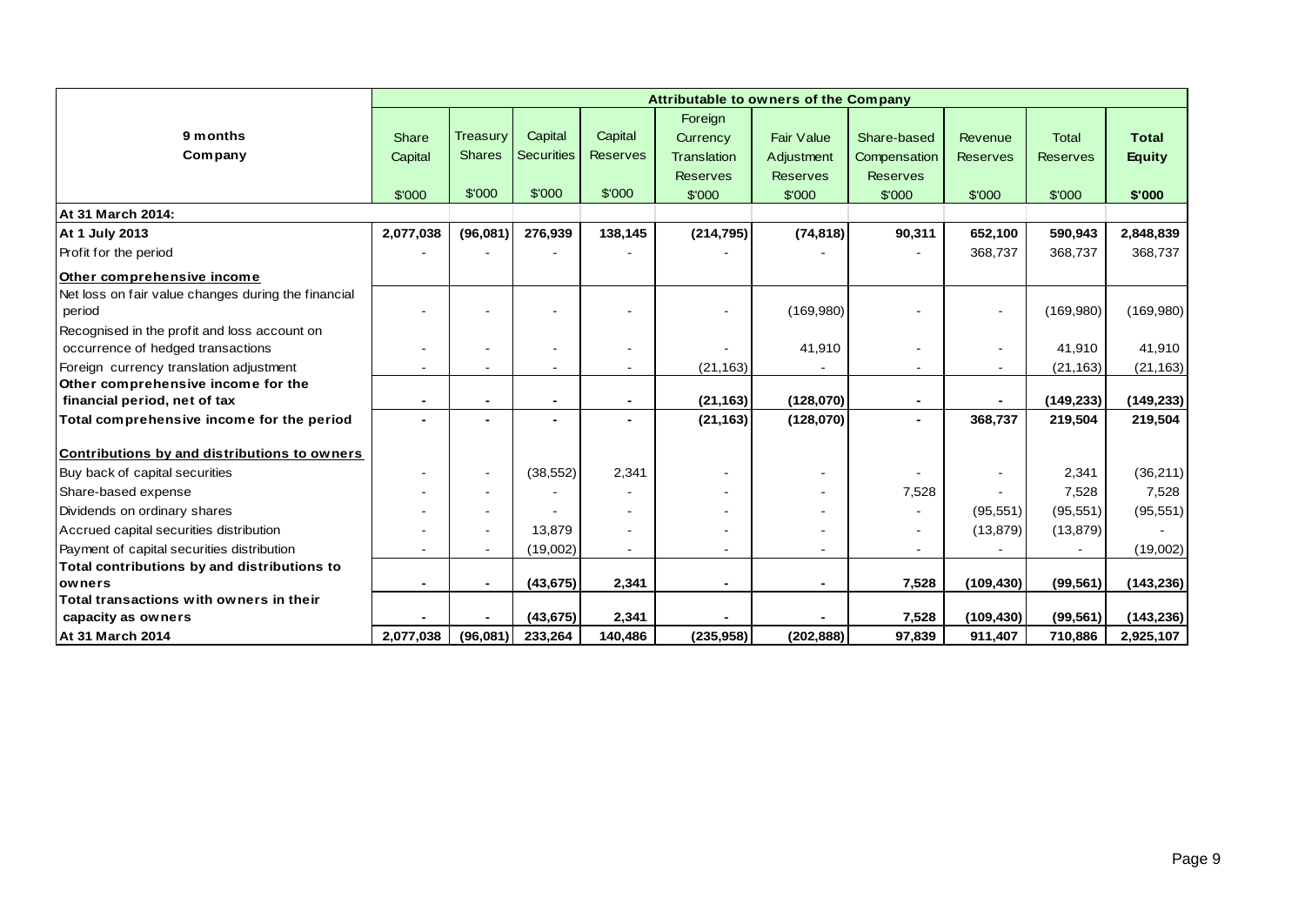|                                                     |                          |               |                          |                 |                 | Attributable to owners of the Company |                 |                 |                 |              |                    |               |
|-----------------------------------------------------|--------------------------|---------------|--------------------------|-----------------|-----------------|---------------------------------------|-----------------|-----------------|-----------------|--------------|--------------------|---------------|
|                                                     |                          |               |                          |                 | Foreign         |                                       |                 |                 |                 |              | Non-               |               |
| 3 months                                            | Share                    | Treasury      | Capital                  | Capital         | Currency        | Fair Value                            | Share-based     | Revenue         | <b>Total</b>    | <b>Total</b> | <b>Controlling</b> | <b>Total</b>  |
| Group                                               | Capital                  | <b>Shares</b> | <b>Securities</b>        | <b>Reserves</b> | Translation     | Adjustment                            | Compensation    | <b>Reserves</b> | <b>Reserves</b> |              | <b>Interests</b>   | <b>Equity</b> |
|                                                     |                          |               |                          |                 | <b>Reserves</b> | <b>Reserves</b>                       | <b>Reserves</b> |                 |                 |              |                    |               |
|                                                     | \$'000                   | \$'000        | \$'000                   | \$'000          | \$'000          | \$'000                                | \$'000          | \$'000          | \$'000          | \$'000       | \$'000             | \$'000        |
| At 31 March 2015:                                   |                          |               |                          |                 |                 |                                       |                 |                 |                 |              |                    |               |
| At 1 January 2015                                   | 2,167,499                | (96,081)      | 237,571                  | 174,438         | (396, 147)      | (152, 677)                            | 100,318         | 2,132,460       | 1,858,392       | 4,167,381    | 126,294            | 4,293,675     |
| Profit for the period                               |                          |               |                          |                 |                 |                                       |                 | 31,263          | 31,263          | 31,263       | (3,669)            | 27,594        |
| Other comprehensive income                          |                          |               |                          |                 |                 |                                       |                 |                 |                 |              |                    |               |
| Net loss on fair value changes during the financial |                          |               |                          |                 |                 |                                       |                 |                 |                 |              |                    |               |
| period                                              |                          |               |                          |                 |                 | (52, 654)                             |                 | $\blacksquare$  | (52, 654)       | (52, 654)    | $\blacksquare$     | (52, 654)     |
| Recognised in the profit and loss account on        |                          |               |                          |                 |                 |                                       |                 |                 |                 |              |                    |               |
| occurrence of hedged transactions                   |                          |               |                          | $\blacksquare$  |                 | (4, 449)                              |                 | $\blacksquare$  | (4, 449)        | (4, 449)     |                    | (4, 449)      |
| Foreign currency translation adjustment             |                          |               | $\sim$                   | $\blacksquare$  | (86,010)        |                                       | $\sim$          | $\blacksquare$  | (86,010)        | (86,010)     | (2,899)            | (88,909)      |
| Other comprehensive income for the                  |                          |               |                          |                 |                 |                                       |                 |                 |                 |              |                    |               |
| financial period, net of tax                        | $\blacksquare$           |               | $\blacksquare$           | $\blacksquare$  | (86,010)        | (57, 103)                             | $\sim$          | $\blacksquare$  | (143, 113)      | (143, 113)   | (2,899)            | (146, 012)    |
| Total comprehensive income for the period           | $\overline{\phantom{0}}$ |               | $\overline{\phantom{0}}$ | $\blacksquare$  | (86,010)        | (57, 103)                             | $\blacksquare$  | 31,263          | (111, 850)      | (111, 850)   | (6, 568)           | (118, 418)    |
| Contributions by and distributions to owners        |                          |               |                          |                 |                 |                                       |                 |                 |                 |              |                    |               |
| Share-based expense                                 |                          |               |                          |                 |                 |                                       | 97              |                 | 97              | 97           | $\blacksquare$     | 97            |
| Accrued capital securities distribution             |                          |               | 4,025                    |                 |                 |                                       |                 | (4,025)         | (4,025)         |              |                    |               |
| Payment of capital securities distribution          |                          |               | (8, 186)                 |                 |                 |                                       |                 | $\blacksquare$  |                 | (8, 186)     | $\blacksquare$     | (8, 186)      |
| Total contributions by and distributions to         |                          |               |                          |                 |                 |                                       |                 |                 |                 |              |                    |               |
| owners                                              |                          |               | (4, 161)                 |                 |                 |                                       | 97              | (4,025)         | (3,928)         | (8,089)      | $\blacksquare$     | (8,089)       |
| Changes in ownership interests in                   |                          |               |                          |                 |                 |                                       |                 |                 |                 |              |                    |               |
| subsidiaries that do not result in a loss of        |                          |               |                          |                 |                 |                                       |                 |                 |                 |              |                    |               |
| control                                             |                          |               |                          |                 |                 |                                       |                 |                 |                 |              |                    |               |
| Partial divestment of subsidiary                    |                          |               | $\sim$                   | 106,209         |                 | $\overline{\phantom{a}}$              | $\sim$          | $\sim$          | 106,209         | 106,209      | 112,848            | 219,057       |
| Total changes in ownership interests in             |                          |               |                          |                 |                 |                                       |                 |                 |                 |              |                    |               |
| subsidiaries                                        |                          |               | $\blacksquare$           | 106,209         |                 | $\blacksquare$                        | $\sim$          | $\blacksquare$  | 106,209         | 106,209      | 112,848            | 219,057       |
| Total transactions with owners in their             |                          |               |                          |                 |                 |                                       |                 |                 |                 |              |                    |               |
| capacity as owners                                  |                          |               | (4, 161)                 | 106,209         |                 |                                       | 97              | (4,025)         | 102,281         | 98,120       | 112,848            | 210,968       |
| At 31 March 2015                                    | 2,167,499                | (96,081)      | 233,410                  | 280.647         | (482, 157)      | (209, 780)                            | 100,415         | 2,159,698       | 1,848,823       | 4,153,651    | 232,574            | 4,386,225     |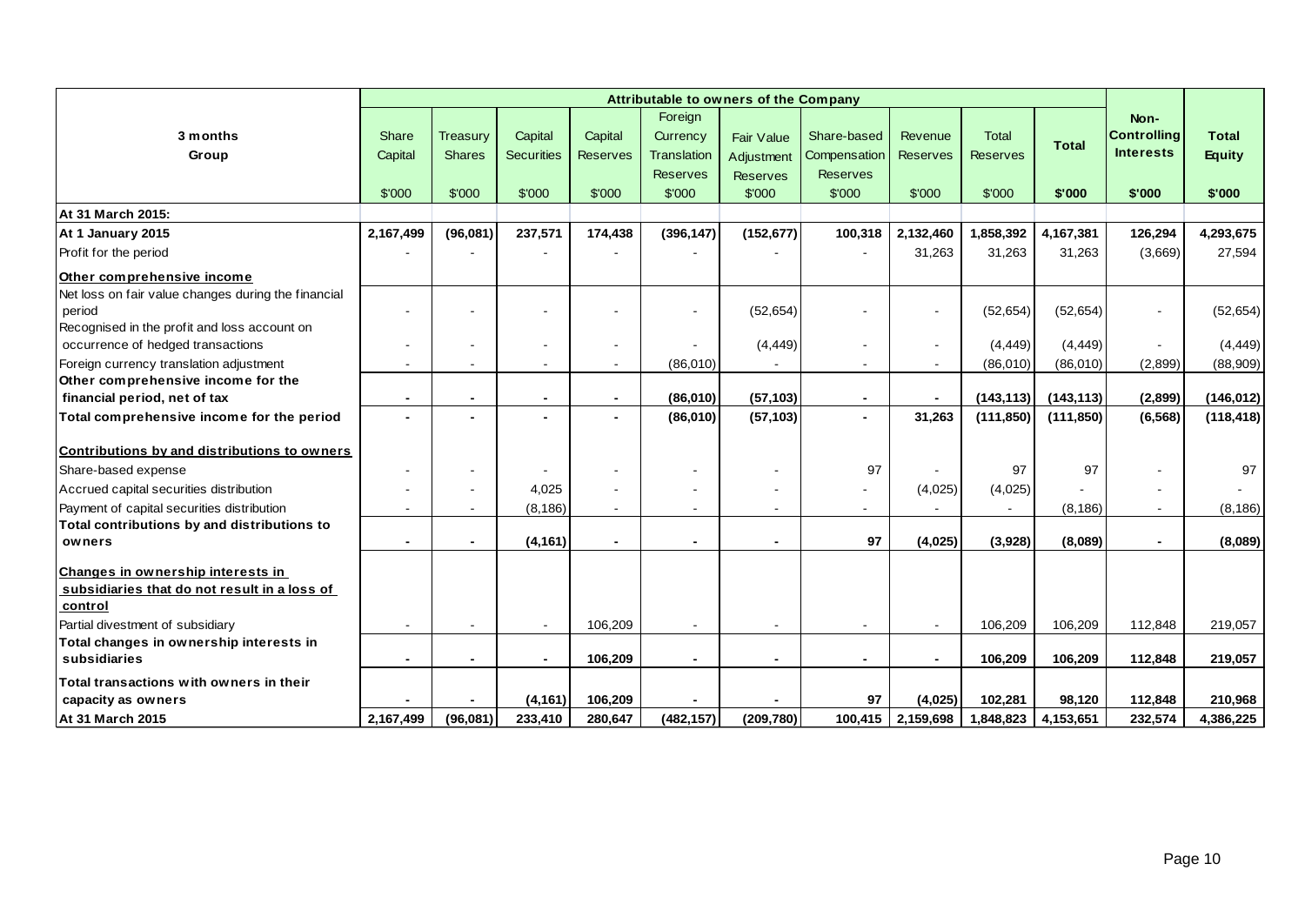|                                                     |              |               |                          |         | Foreign                  |                          |                 |                          |                 |              | Non-                     |               |
|-----------------------------------------------------|--------------|---------------|--------------------------|---------|--------------------------|--------------------------|-----------------|--------------------------|-----------------|--------------|--------------------------|---------------|
| 3 months                                            | <b>Share</b> | Treasury      | Capital                  | Capital | Currency                 | <b>Fair Value</b>        | Share-based     | Revenue                  | <b>Total</b>    |              | <b>Controlling</b>       | <b>Total</b>  |
| Group                                               | Capital      | <b>Shares</b> | <b>Securities</b>        | Reserve | <b>Translation</b>       | Adjustment               | Compensation    | <b>Reserves</b>          | <b>Reserves</b> | <b>Total</b> | <b>Interests</b>         | <b>Equity</b> |
|                                                     |              |               |                          |         | <b>Reserves</b>          | <b>Reserves</b>          | <b>Reserves</b> |                          |                 |              |                          |               |
|                                                     | \$'000       | \$'000        | \$'000                   | \$'000  | \$'000                   | \$'000                   | \$'000          | \$'000                   | \$'000          | \$'000       | \$'000                   | \$'000        |
| At 31 March 2014:                                   |              |               |                          |         |                          |                          |                 |                          |                 |              |                          |               |
| At 1 January 2014                                   | 2,077,038    | (96,081)      | 276,939                  | 136,536 | (407, 637)               | (69, 471)                | 95,491          | 1,746,907                | 1,501,826       | 3,759,722    | 141,927                  | 3,901,649     |
| Profit for the period                               |              |               |                          |         |                          |                          |                 | 396,133                  | 396,133         | 396,133      | (3,209)                  | 392,924       |
| Other comprehensive income                          |              |               |                          |         |                          |                          |                 |                          |                 |              |                          |               |
| Net gain on fair value changes during the financial |              |               |                          |         |                          |                          |                 |                          |                 |              |                          |               |
| period                                              |              |               |                          |         |                          | (166, 633)               |                 | $\sim$                   | (166, 633)      | (166, 633)   | $\sim$                   | (166, 633)    |
| Recognised in the profit and loss account on        |              |               |                          |         |                          |                          |                 |                          |                 |              |                          |               |
| occurrence of hedged transactions                   |              |               | $\overline{\phantom{a}}$ |         |                          | 47,779                   | $\blacksquare$  | $\overline{\phantom{a}}$ | 47,779          | 47,779       |                          | 47,779        |
| Foreign currency translation adjustment             |              |               | ٠                        |         | 2,999                    |                          | $\sim$          |                          | 2,999           | 2,999        | (2,346)                  | 653           |
| Other comprehensive income for the                  |              |               |                          |         |                          |                          |                 |                          |                 |              |                          |               |
| financial period, net of tax                        |              |               | $\blacksquare$           |         | 2,999                    | (118, 854)               | $\blacksquare$  |                          | (115, 855)      | (115, 855)   | (2, 346)                 | (118, 201)    |
| Total comprehensive income for the period           |              |               | $\blacksquare$           |         | 2,999                    | (118, 854)               | $\sim$          | 396,133                  | 280,278         | 280,278      | (5, 555)                 | 274,723       |
| Contributions by and distributions to owners        |              |               |                          |         |                          |                          |                 |                          |                 |              |                          |               |
| Buy back of capital securities                      |              |               | (38, 552)                | 2,341   | $\overline{\phantom{a}}$ | $\overline{\phantom{a}}$ |                 | $\blacksquare$           | 2,341           | (36, 211)    | $\sim$                   | (36, 211)     |
| Share-based expense                                 |              |               |                          |         |                          | $\overline{\phantom{a}}$ | 2,348           |                          | 2,348           | 2,348        | $\sim$                   | 2,348         |
| Dividends on ordinary shares                        |              |               |                          |         |                          |                          | $\blacksquare$  | 1,384                    | 1,384           | 1,384        |                          | 1,384         |
| Accrued capital securities distribution             |              |               | 4.175                    |         |                          |                          | $\blacksquare$  | (4, 175)                 | (4, 175)        |              | $\overline{\phantom{a}}$ |               |
| Payment of capital securities distribution          |              |               | (9, 298)                 | $\sim$  |                          | $\overline{a}$           | $\sim$          |                          |                 | (9,298)      | $\sim$                   | (9,298)       |
| Total contributions by and distributions to         |              |               |                          |         |                          |                          |                 |                          |                 |              |                          |               |
| <b>lowners</b>                                      |              |               | (43, 675)                | 2,341   | $\blacksquare$           | $\blacksquare$           | 2,348           | (2,791)                  | 1,898           | (41, 777)    | $\blacksquare$           | (41, 777)     |
| Total transactions with owners in their             |              |               |                          |         |                          |                          |                 |                          |                 |              |                          |               |
| capacity as owners                                  |              |               | (43, 675)                | 2,341   |                          |                          | 2,348           | (2,791)                  | 1,898           | (41, 777)    |                          | (41, 777)     |
| <b>At 31 March 2014</b>                             | 2,077,038    | (96,081)      | 233,264                  | 138,877 | (404, 638)               | (188, 325)               | 97,839          | 2,140,249                | 1,784,002       | 3,998,223    | 136,372                  | 4,134,595     |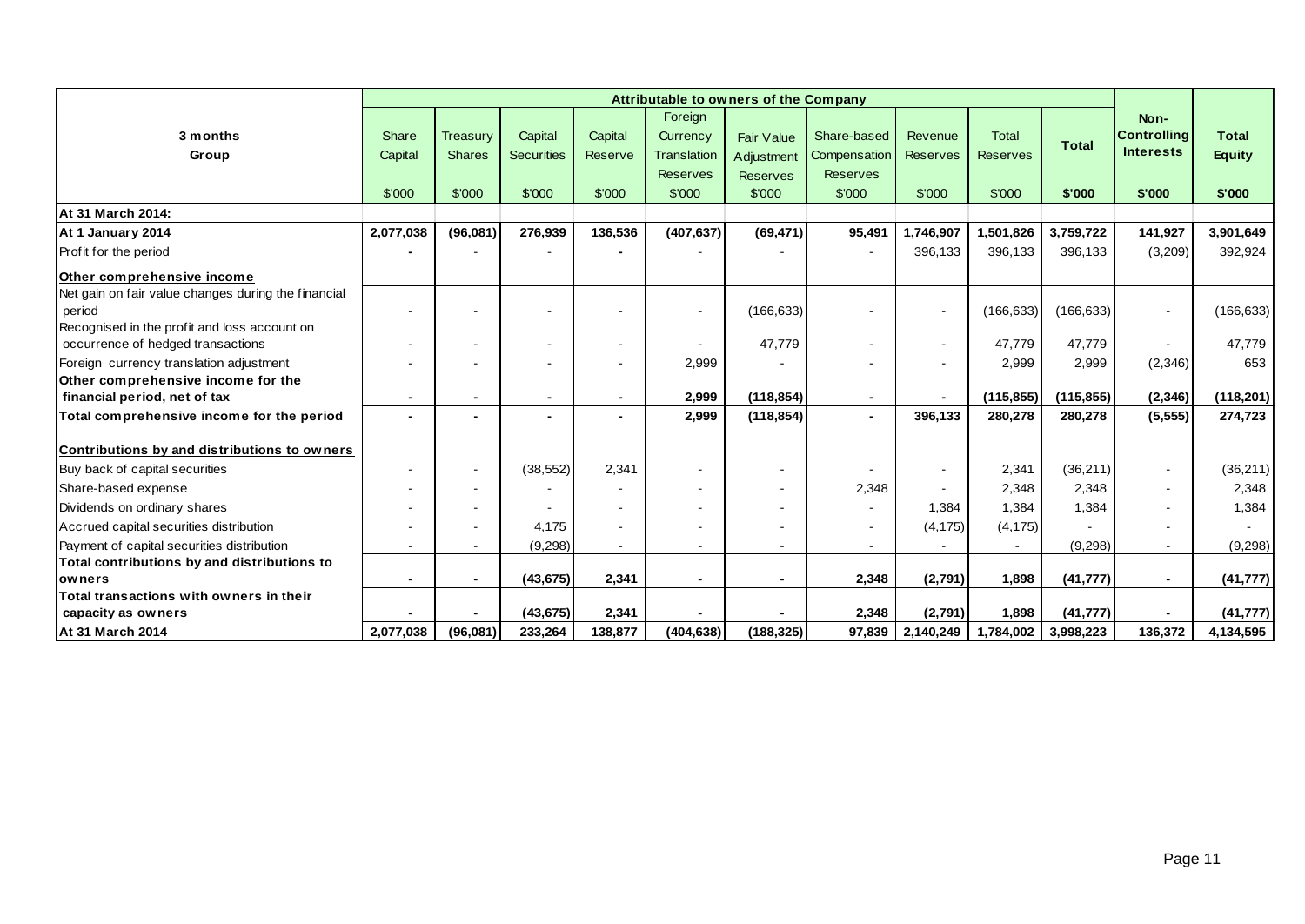|                                                     | Attributable to owners of the Company |               |                   |                          |                          |                   |                 |                          |                 |               |
|-----------------------------------------------------|---------------------------------------|---------------|-------------------|--------------------------|--------------------------|-------------------|-----------------|--------------------------|-----------------|---------------|
|                                                     |                                       |               |                   |                          | Foreign                  |                   |                 |                          |                 |               |
| 3 months                                            | Share                                 | Treasury      | Capital           | Capital                  | Currency                 | <b>Fair Value</b> | Share-based     | Revenue                  | <b>Total</b>    | <b>Total</b>  |
| Company                                             | Capital                               | <b>Shares</b> | <b>Securities</b> | <b>Reserves</b>          | <b>Translation</b>       | Adjustment        | Compensation    | <b>Reserves</b>          | <b>Reserves</b> | <b>Equity</b> |
|                                                     |                                       |               |                   |                          | <b>Reserves</b>          | <b>Reserves</b>   | <b>Reserves</b> |                          |                 |               |
|                                                     | \$'000                                | \$'000        | \$'000            | \$'000                   | \$'000                   | \$'000            | \$'000          | \$'000                   | \$'000          | \$'000        |
| At 31 March 2015:                                   |                                       |               |                   |                          |                          |                   |                 |                          |                 |               |
| At 1 January 2015                                   | 2,167,499                             | (96,081)      | 237,571           | 140,486                  | (65,094)                 | (159, 587)        | 100,318         | 1,079,727                | 1,095,850       | 3,404,839     |
| Profit for the period                               |                                       |               |                   |                          |                          |                   |                 | 181,843                  | 181,843         | 181,843       |
| Other comprehensive income                          |                                       |               |                   |                          |                          |                   |                 |                          |                 |               |
| Net loss on fair value changes during the financial |                                       |               |                   |                          |                          |                   |                 |                          |                 |               |
| period                                              |                                       |               |                   |                          |                          | (52, 656)         |                 | $\overline{\phantom{a}}$ | (52, 656)       | (52, 656)     |
| Recognised in the profit and loss account on        |                                       |               |                   |                          |                          |                   |                 |                          |                 |               |
| occurrence of hedged transactions                   | $\overline{\phantom{a}}$              |               | ۰                 |                          |                          | (4, 449)          |                 | $\overline{\phantom{a}}$ | (4, 449)        | (4, 449)      |
| Foreign currency translation adjustment             |                                       |               | $\blacksquare$    | $\overline{\phantom{a}}$ | 126,777                  |                   |                 |                          | 126,777         | 126,777       |
| Other comprehensive income for the                  |                                       |               |                   |                          |                          |                   |                 |                          |                 |               |
| financial period, net of tax                        |                                       |               | -                 | $\overline{\phantom{0}}$ | 126,777                  | (57, 105)         | $\blacksquare$  |                          | 69,672          | 69,672        |
| Total comprehensive income for the period           |                                       |               |                   |                          | 126,777                  | (57, 105)         |                 | 181,843                  | 251,515         | 251,515       |
| Contributions by and distributions to owners        |                                       |               |                   |                          |                          |                   |                 |                          |                 |               |
| Share-based expense                                 |                                       |               |                   |                          |                          |                   | 97              |                          | 97              | 97            |
| Accrued capital securities distribution             | $\blacksquare$                        |               | 4,025             |                          |                          |                   |                 | (4,025)                  | (4,025)         |               |
| Payment of capital securities distribution          |                                       |               | (8, 186)          |                          |                          |                   |                 |                          |                 | (8, 186)      |
| Total contributions by and distributions to         |                                       |               |                   |                          |                          |                   |                 |                          |                 |               |
| owners                                              |                                       |               | (4, 161)          | $\blacksquare$           | $\overline{\phantom{0}}$ |                   | 97              | (4,025)                  | (3,928)         | (8,089)       |
| Total transactions with owners in their             |                                       |               |                   |                          |                          |                   |                 |                          |                 |               |
| capacity as owners                                  |                                       |               | (4, 161)          |                          |                          |                   | 97              | (4,025)                  | (3,928)         | (8,089)       |
| <b>At 31 March 2015</b>                             | 2.167.499                             | (96,081)      | 233,410           | 140,486                  | 61,683                   | (216, 692)        | 100,415         | 1,257,545                | 1,343,437       | 3,648,265     |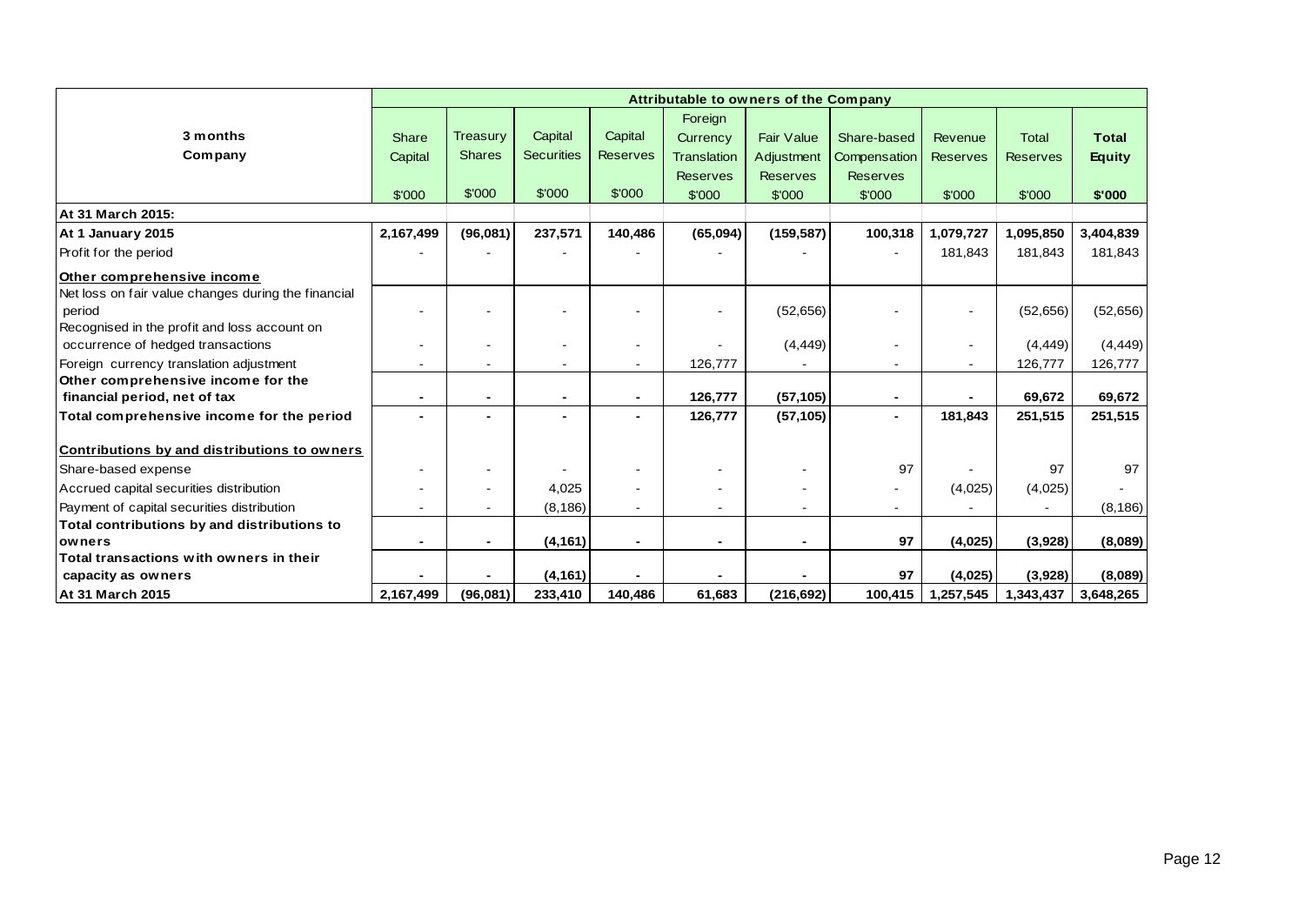|                                                     | Attributable to owners of the Company |               |                   |                              |                    |                   |                 |                          |                 |               |
|-----------------------------------------------------|---------------------------------------|---------------|-------------------|------------------------------|--------------------|-------------------|-----------------|--------------------------|-----------------|---------------|
|                                                     |                                       |               |                   |                              | Foreign            |                   |                 |                          |                 |               |
| 3 months                                            | Share                                 | Treasury      | Capital           | Capital                      | Currency           | <b>Fair Value</b> | Share-based     | Revenue                  | <b>Total</b>    | <b>Total</b>  |
| Company                                             | Capital                               | <b>Shares</b> | <b>Securities</b> | <b>Reserves</b>              | <b>Translation</b> | Adjustment        | Compensation    | <b>Reserves</b>          | <b>Reserves</b> | <b>Equity</b> |
|                                                     |                                       |               |                   |                              | <b>Reserves</b>    | <b>Reserves</b>   | <b>Reserves</b> |                          |                 |               |
|                                                     | \$'000                                | \$'000        | \$'000            | \$'000                       | \$'000             | \$'000            | \$'000          | \$'000                   | \$'000          | \$'000        |
| At 31 March 2014:                                   |                                       |               |                   |                              |                    |                   |                 |                          |                 |               |
| At 1 January 2014                                   | 2,077,038                             | (96,081)      | 276,939           | 138,145                      | (222, 494)         | (75,079)          | 95,491          | 564,637                  | 500,700         | 2,758,596     |
| Profit for the period                               |                                       |               |                   |                              |                    |                   |                 | 349,561                  | 349,561         | 349,561       |
| Other comprehensive income                          |                                       |               |                   |                              |                    |                   |                 |                          |                 |               |
| Net loss on fair value changes during the financial |                                       |               |                   |                              |                    |                   |                 |                          |                 |               |
| period                                              |                                       |               |                   |                              | $\blacksquare$     | (146, 713)        |                 | $\sim$                   | (146, 713)      | (146, 713)    |
| Recognised in the profit and loss account on        |                                       |               |                   |                              |                    |                   |                 |                          |                 |               |
| occurrence of hedged transactions                   | $\blacksquare$                        |               |                   | $\qquad \qquad \blacksquare$ |                    | 18,904            |                 |                          | 18,904          | 18,904        |
| Foreign currency translation adjustment             |                                       |               | ٠                 | $\blacksquare$               | (13, 464)          |                   |                 |                          | (13, 464)       | (13, 464)     |
| Other comprehensive income for the                  |                                       |               |                   |                              |                    |                   |                 |                          |                 |               |
| financial period, net of tax                        |                                       |               |                   |                              | (13, 464)          | (127, 809)        |                 |                          | (141, 273)      | (141, 273)    |
| Total comprehensive income for the period           |                                       |               |                   | $\overline{\phantom{0}}$     | (13, 464)          | (127, 809)        | $\blacksquare$  | 349,561                  | 208,288         | 208,288       |
| Contributions by and distributions to owners        |                                       |               |                   |                              |                    |                   |                 |                          |                 |               |
| Buy back of capital securities                      |                                       |               | (38, 552)         | 2.341                        | $\blacksquare$     |                   |                 | $\overline{\phantom{a}}$ | 2,341           | (36, 211)     |
| Share-based expense                                 |                                       |               |                   |                              |                    |                   | 2,348           |                          | 2,348           | 2,348         |
| Dividends on ordinary shares                        |                                       |               |                   |                              |                    |                   |                 | 1,384                    | 1,384           | 1,384         |
| Accrued capital securities distribution             |                                       |               | 4.175             |                              |                    |                   |                 | (4, 175)                 | (4, 175)        |               |
| Payment of capital securities distribution          |                                       |               | (9, 298)          |                              |                    |                   |                 |                          |                 | (9, 298)      |
| Total contributions by and distributions to         |                                       |               |                   |                              |                    |                   |                 |                          |                 |               |
| owners                                              |                                       |               | (43, 675)         | 2,341                        | $\blacksquare$     |                   | 2,348           | (2,791)                  | 1,898           | (41, 777)     |
| Total transactions with owners in their             |                                       |               |                   |                              |                    |                   |                 |                          |                 |               |
| capacity as owners                                  |                                       |               | (43, 675)         | 2,341                        |                    |                   | 2,348           | (2,791)                  | 1,898           | (41, 777)     |
| <b>At 31 March 2014</b>                             | 2,077,038                             | (96,081)      | 233,264           | 140,486                      | (235,958)          | (202, 888)        | 97,839          | 911,407                  | 710,886         | 2,925,107     |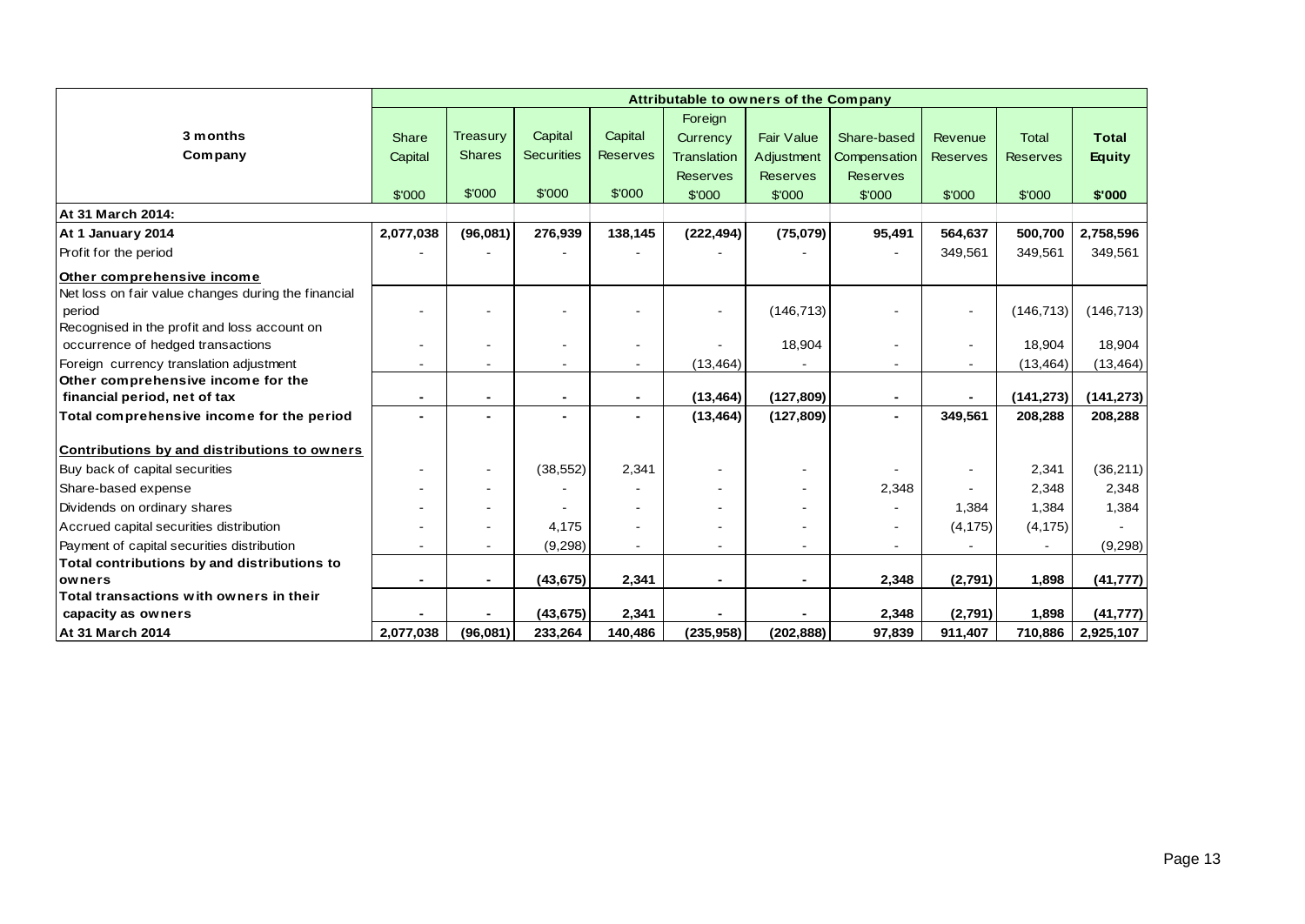1(d)(ii) Details of any changes in the Company's share capital arising from rights issue, bonus issue, share buy-backs, exercise of share options or warrants, conversion of other issues of equity securities, issue of shares for cash or as consideration for acquisition or for any other purpose since the end of the previous period reported on. State also the number of shares that may be issued on conversion of all the outstanding convertibles, as well as the number of shares held as treasury shares, if any, against the total number of issued shares excluding treasury shares of the issuer, as at the end of the current financial period reported on and as at the end of the corresponding period of the immediately preceding financial year.

|                                       | 31 Mar 15   | 31 Mar 14   |
|---------------------------------------|-------------|-------------|
| Shares to be issued upon exercise of: |             |             |
| Conversion right of convertible bonds | 241,610,738 | 241,610,738 |
| Warrants                              | 410.159.418 | 397,826,160 |
| Share options                         | 76,487,000  | 128,840,000 |
| <b>Total no. of shares</b>            | 728,257,156 | 768,276,898 |

1(d)(iii) To show the total number of issued shares excluding treasury shares as at the end of the current financial period and as at the end of the immediately preceding year.

|                                                                | 31 Mar 15      | 30 Jun 14      |
|----------------------------------------------------------------|----------------|----------------|
| Issued, fully paid share capital:                              |                |                |
| Balance no. of shares as at the beginning of period            | 2,490,857,869  | 2,442,409,869  |
| Issue of Shares on exercise of share options                   | 2,060,000      | 48,448,000     |
| Total no. of shares outstanding as at the end of period        | 2,492,917,869  | 2,490,857,869  |
| Total no. of shares held as treasury shares                    | (52, 196, 000) | (52, 196, 000) |
| Total no. of shares outstanding as at the end of period net of |                |                |
| treasury shares                                                | 2,440,721,869  | 2,438,661,869  |

1(d)(iv) A statement showing all sales, transfers, disposal, cancellation and/or use of treasury shares as at the end of the current financial period reported on.

N. A.

2. Whether the figures have been audited or reviewed and in accordance with which auditing standard or practice.

The financial statements presented above have not been audited or reviewed.

3. Where the figures have been audited or reviewed, the auditors' report (including any qualifications or emphasis of a matter).

N. A.

4. Whether the same accounting policies and methods of computation as in the issuer's most recently audited annual financial statements have been applied.

The adoption of the new and revised accounting standards that became applicable from 1 July 2014 did not result in substantial changes to the Group accounting policies, which are consistent with those used in the audited financial statements as at 30 June 2014.

5. If there are any changes in the accounting policies and methods of computation, including any required by an accounting standard, what has changed, as well as the reasons for, and the effect of, the changes.

The Group has applied the same accounting policies and methods of computation in the preparation of the financial statements for the current reporting period compared with the audited financial statements as at 30 June 2014 except for the adoption of new or revised FRS that are mandatory for financial years beginning on or after 1 July 2014. The adoption of these FRS has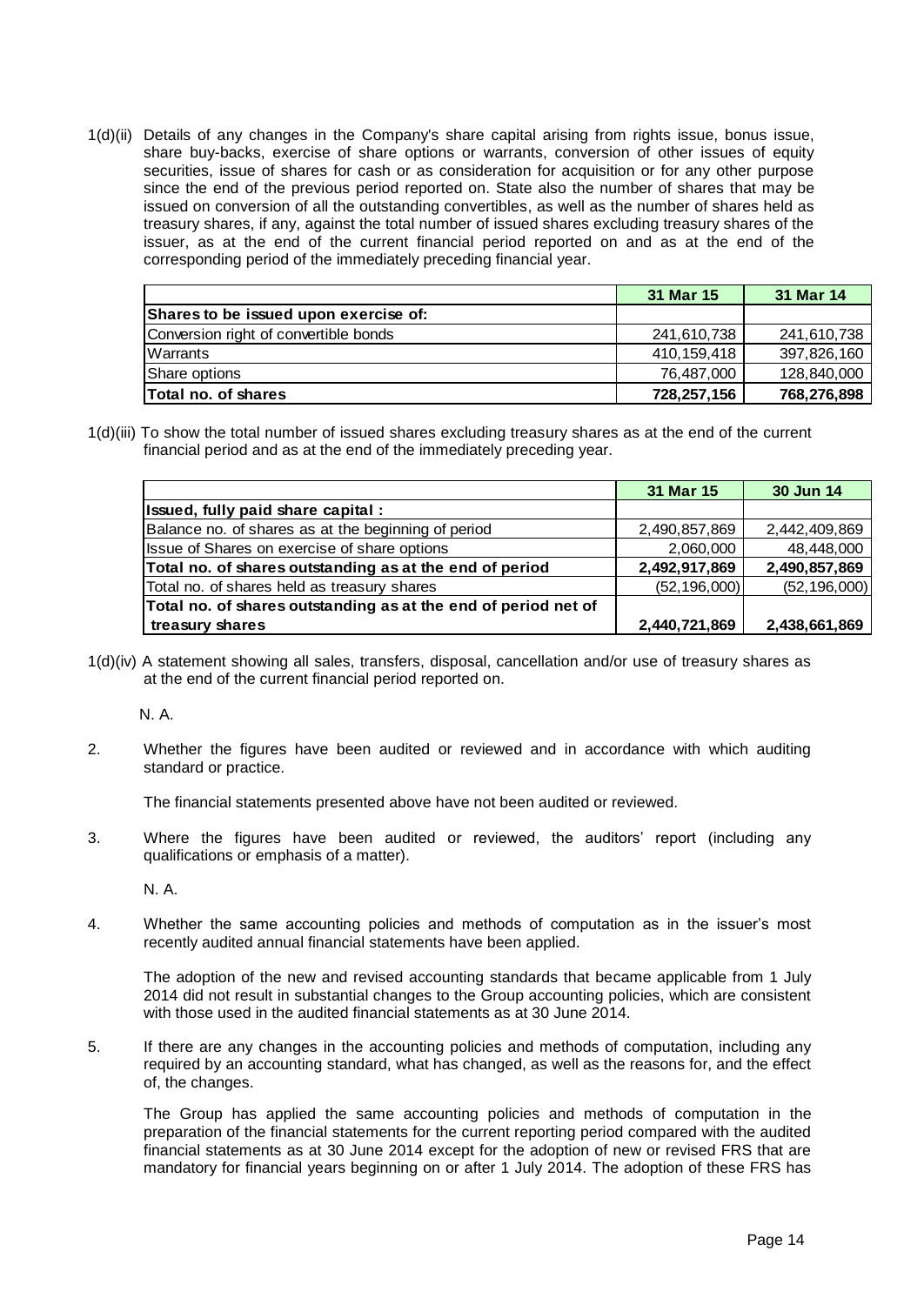no significant impact to the Group.

6. Earnings per ordinary share of the Group for the current financial period reported and for the corresponding period of the immediately preceding financial year, after deducting any provision for preference dividends.

### **Reported earnings per ordinary share**

|                                                | <b>Group</b>  |                          |                           |               |  |  |  |  |  |
|------------------------------------------------|---------------|--------------------------|---------------------------|---------------|--|--|--|--|--|
| <b>Reported EPS</b>                            |               | <b>Nine Months Ended</b> | <b>Three Months Ended</b> |               |  |  |  |  |  |
|                                                | 31 Mar 15     | 31 Mar 14                | 31 Mar 15                 | 31 Mar 14     |  |  |  |  |  |
| (a) Based on weighted average no. of           |               |                          |                           |               |  |  |  |  |  |
| shares (cents/share)                           | 7.45          | 23.55                    | 1.12                      | 16.40         |  |  |  |  |  |
|                                                |               |                          |                           |               |  |  |  |  |  |
| (b) Based on fully diluted basis (cents/share) | 7.08          | 23.03                    | 1.07                      | 15.26         |  |  |  |  |  |
| Weighted average no. of shares applicable      |               |                          |                           |               |  |  |  |  |  |
| to basic earnings per share                    | 2,440,418,840 | 2,390,213,869            | 2,440,721,869             | 2,390,213,869 |  |  |  |  |  |
| Weighted average no. of shares based on        |               |                          |                           |               |  |  |  |  |  |
| fully diluted basis                            | 2,566,657,898 | 2,636,690,999            | 2,534,202,877             | 2,666,014,150 |  |  |  |  |  |

- 7. Net asset value (for the Issuer and Group) per ordinary share based on the total number of issued shares of the issuer at the end of the:
	- (a) current financial period reported on; and
	- (b) immediately preceding financial year.

|                                                                                                      |                    | Group              | Company            |                    |  |
|------------------------------------------------------------------------------------------------------|--------------------|--------------------|--------------------|--------------------|--|
| (In cents per share)                                                                                 | As at<br>31 Mar 15 | As at<br>30 Jun 14 | As at<br>31 Mar 15 | As at<br>30 Jun 14 |  |
| Net asset value (NAV) per ordinary share<br>based on issued share capital as at end of<br>the period | 166.62             | 168.62             | 146.35             | 130.75             |  |

- 8. A review of the performance of the Group, to the extent necessary for a reasonable understanding of the Group's business. It must include a discussion of the following:
	- (a) any significant factors that affected the turnover, costs, and earnings of the Group for the current financial period reported on, including (where applicable) seasonal or cyclical factors; and
	- (b) any material factors that affected the cash flow, working capital, assets or liabilities of the Group during the current financial period reported on.

Please refer to the Management's Discussion and Analysis (lodged on SGXNET along with the Financial Results statement) for a review of financial and operational performance.

9. Where a forecast, or a prospect statement, has been previously disclosed to shareholders, any variance between it and the actual results.

There was no forecast made by the Company.

10. A commentary at the date of the announcement of the significant trends and competitive conditions of the industry in which the Group operates and any known factors or events that may affect the Group in the next reporting period and the next 12 months.

Please refer to the Management's Discussion and Analysis (lodged on SGXNET along with the Financial Results statement) for a review of financial and operational performance.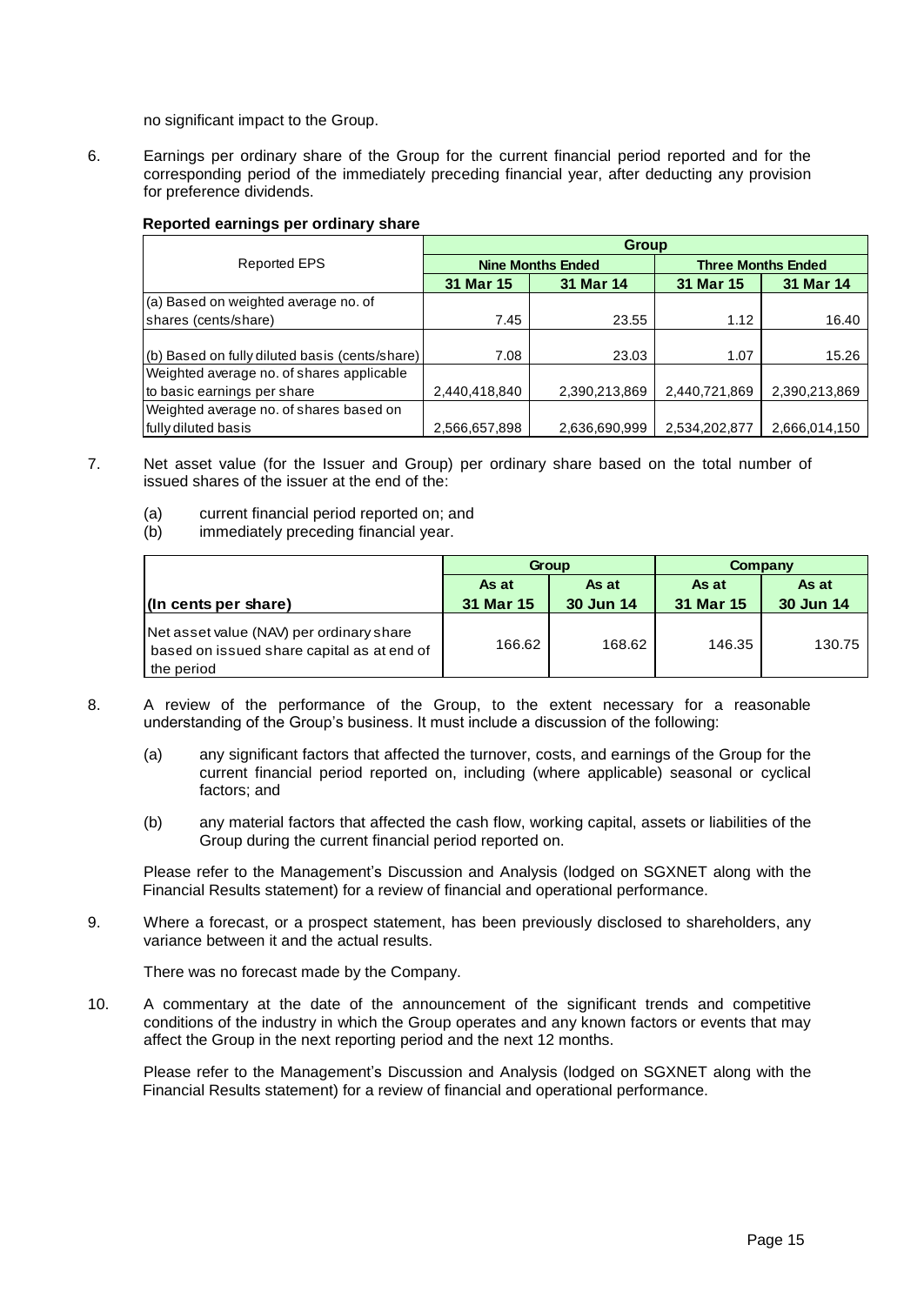- 11. Dividend
	- (a) Current Financial Period Reported on 31 March 2015.

Any dividend recommended for the current financial period reported on?

NIL

(b) Corresponding Period of the immediately preceding Financial Year.

Any dividend declared for the corresponding period of the immediately preceding financial year?

NIL

(c) Whether the dividend is before tax, net of tax or tax exempt. If before tax or net of tax, state the tax rate and the country where the dividend is derived. (If the dividend is not taxable in the hands of shareholders, this must be stated).

N.A.

(d) Date payable

N.A.

(e) Books closure date

N.A.

12. If no dividend has been declared/recommended, a statement to that effect.

N.A.

13. If the Group has obtained a general mandate from shareholders for IPTs, the aggregate value of such transactions as required under Rule 920(1)(a)(ii). If no IPT mandate has been obtained, a statement to that effect.

The Company has not obtained a general mandate from shareholders for Interested Person Transactions.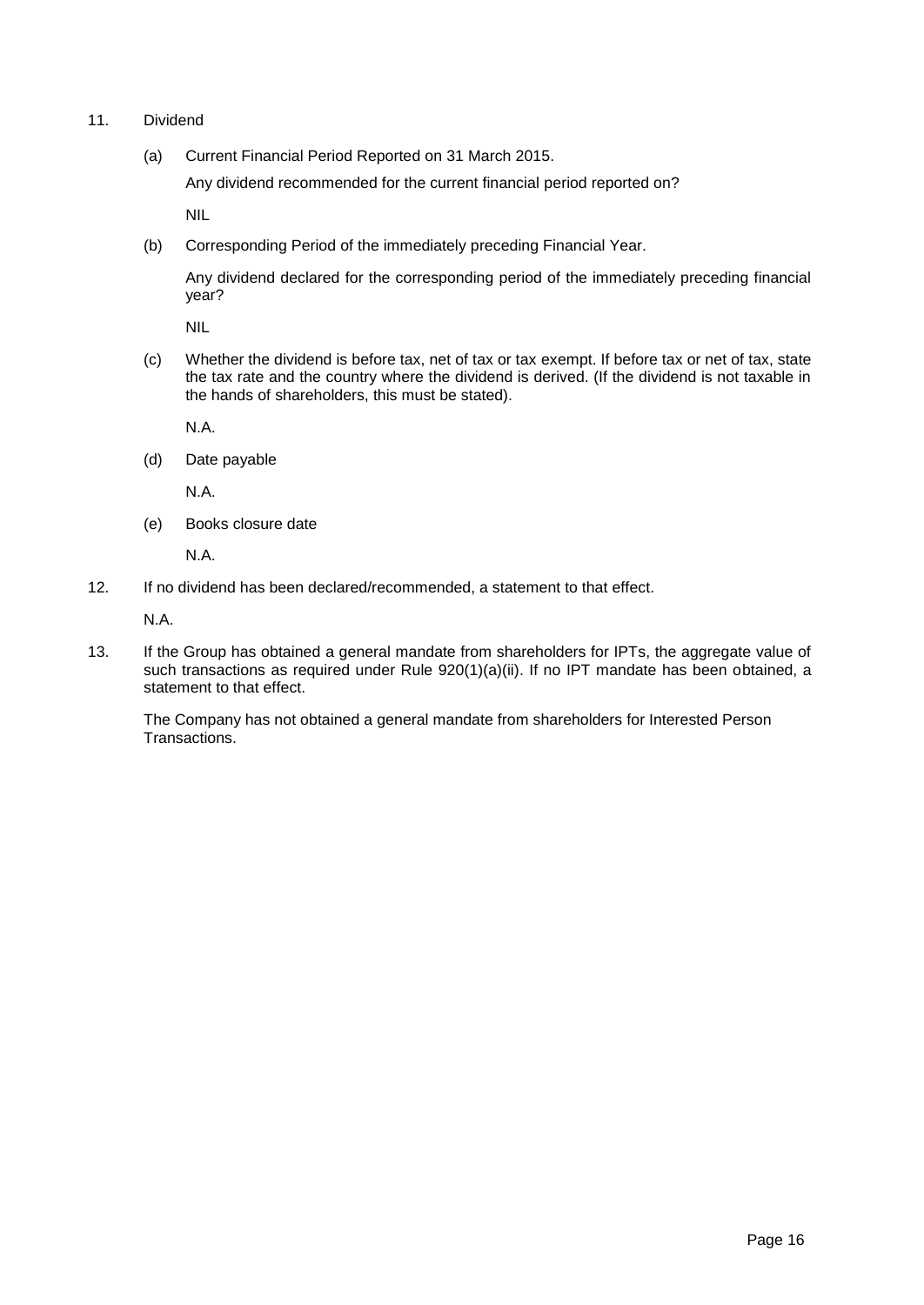## **Appendix A: Profit & Loss Statement in prior year's format**

|                                                                                 | <b>Group</b>   |                          |         |                           |             |          |  |  |  |
|---------------------------------------------------------------------------------|----------------|--------------------------|---------|---------------------------|-------------|----------|--|--|--|
| (in S\$'000)                                                                    |                | <b>Nine Months Ended</b> |         | <b>Three Months Ended</b> |             |          |  |  |  |
|                                                                                 | 31 Mar 15      | 31 Mar 14                | %change | 31 Mar 15                 | 31 Mar 14   | % change |  |  |  |
| Sale of goods & services                                                        | 13,499,095     | 13,664,131               | (1.2)   | 4,321,086                 | 4,836,354   | (10.7)   |  |  |  |
| Other Income <sup>#</sup>                                                       | 32,835         | 30,844                   | 6.5     | 12,343                    | 15,761      | (21.7)   |  |  |  |
| Cost of sales <sup>#</sup>                                                      | (11, 778, 882) | (12, 224, 964)           | (3.6)   | (3,726,582)               | (4,332,432) | (14.0)   |  |  |  |
| Other expenses <sup>#</sup>                                                     | (865, 958)     | (558, 122)               | 55.2    | (253, 215)                | (179, 578)  | 41.0     |  |  |  |
| Net loss from changes in fair value<br>of biological assets                     | (42, 542)      | (20, 715)                | 105.4   | (14, 651)                 | (8,666)     | 69.1     |  |  |  |
| Share of results from jointly controlled<br>entities and associates             | (11, 826)      | 8,902                    | n.m.    | (8,868)                   | 3,817       | n.m.     |  |  |  |
| Earnings before Interest, Tax,<br><b>Depreciation and Amortisation (EBITDA)</b> | 832,722        | 900,076                  | (7.5)   | 330,113                   | 335,256     | (1.5)    |  |  |  |
| Exceptional items*                                                              | (71, 540)      | 299,807                  | n.m.    | (97, 241)                 | 293,889     | n.m.     |  |  |  |
| Depreciation & Amortisation                                                     | (157, 300)     | (168,072)                | (6.4)   | (52, 427)                 | (57, 458)   | (8.8)    |  |  |  |
| Finance income                                                                  | 18,165         | 13,876                   | 30.9    | 3,085                     | 2,104       | 46.6     |  |  |  |
| Finance costs <sup>#</sup>                                                      | (370, 294)     | (414, 285)               | (10.6)  | (126, 301)                | (143, 259)  | (11.8)   |  |  |  |
| <b>Profit Before Tax</b>                                                        | 251,753        | 631,402                  | (60.1)  | 57,229                    | 430,532     | (86.7)   |  |  |  |
| Taxation <sup>#</sup>                                                           | (61, 661)      | (64, 975)                | (5.1)   | (29, 635)                 | (37,608)    | (21.2)   |  |  |  |
| <b>Profit for the period</b>                                                    | 190,092        | 566,427                  | (66.4)  | 27,594                    | 392,924     | (93.0)   |  |  |  |
| Attributable to:                                                                |                |                          |         |                           |             |          |  |  |  |
| Owners of the Company                                                           | 194,297        | 576,655                  | (66.3)  | 31,263                    | 396,133     | (92.1)   |  |  |  |
| Non-controlling interests                                                       | (4,205)        | (10,228)                 | 58.9    | (3,669)                   | (3,209)     | (14.3)   |  |  |  |
|                                                                                 | 190,092        | 566,427                  | (66.4)  | 27,594                    | 392,924     | (93.0)   |  |  |  |

**\*** For breakdown of Exceptional items, refer to the Management's Discussion and Analysis (lodged on SGXNET along with the Financial Results statement)

# Excluding exceptional items